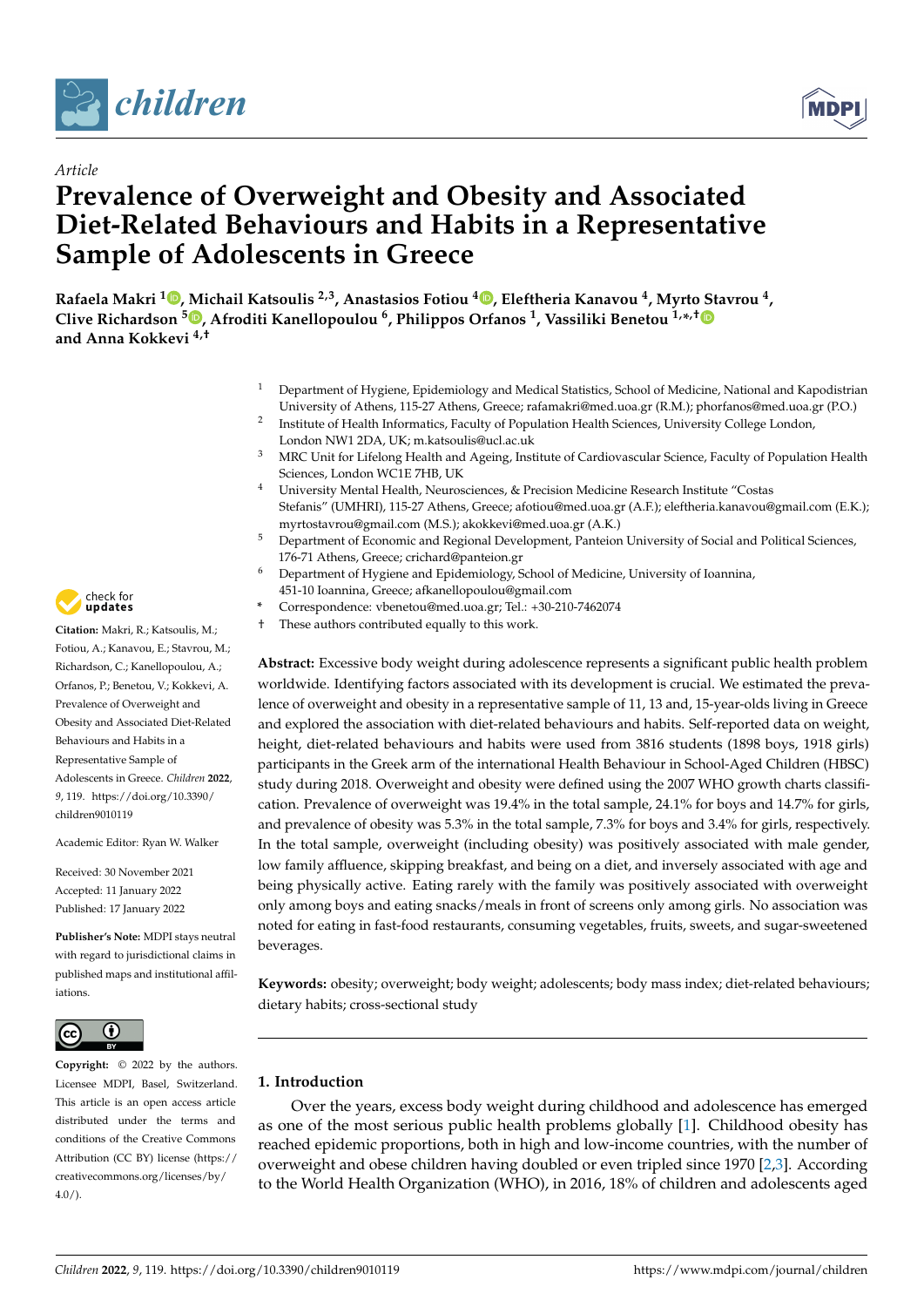5–19 years were overweight and obese worldwide, while significant geographical variations in obesity rates were noted [\[4\]](#page-15-1). Most importantly, overweight and obesity have important short and long-term adverse consequences on physical, mental, and emotional health of the child and future adult [\[1\]](#page-14-0).

Studying the role of diet-related behaviours and dietary habits in the aetiology and prevention of overweight and obesity during childhood and adolescence has become increasingly important, since these behaviours and habits are formed early in life but also have the potential to be modified, although with difficulty, in the future. Furthermore, addressing obesity and losing weight during adulthood is much more challenging, especially after the age of 35 [\[5\]](#page-15-2).

A number of diet-related behaviours which are highly prevalent among adolescents, such as skipping breakfast, eating infrequently with the family, eating in fast-food restaurants and in front of a screen, and dietary habits such as consuming sugar-sweetened beverages, have been studied in relation to overweight and obesity [\[6–](#page-15-3)[20\]](#page-15-4). More specifically, skipping breakfast has been associated with increased body mass index (BMI) and a higher risk of becoming overweight or obese [\[6,](#page-15-3)[8,](#page-15-5)[18,](#page-15-6)[19\]](#page-15-7). Having frequent family meals has been found to protect against the development of overweight and obesity among adolescents and 10 years later [\[9](#page-15-8)[,10\]](#page-15-9). Snacking while watching TV has been reported to be positively associated with overweight [\[12,](#page-15-10)[14,](#page-15-11)[21\]](#page-15-12), while similar associations, although less consistent, have been found for time spent in front of the computer or playing video games [\[11](#page-15-13)[,13\]](#page-15-14). Frequent eating in fast-food restaurants has been associated with childhood obesity, mainly through the encouragement of unhealthy food options, although findings have not been consistent [\[15](#page-15-15)[,16](#page-15-16)[,20](#page-15-4)[,22\]](#page-15-17). The consumption of sugar-sweetened beverages (SSBs) has been positively associated with obesity or unhealthy weight gain among children, with evidence drawn both from observational and interventional studies [\[17,](#page-15-18)[23\]](#page-15-19). On the other hand, evidence on the role of sweets intake in relation to childhood obesity is not consistent. A recent meta-analysis concluded that sweets/confectionery consumption is inversely associated with overweight and obesity [\[24\]](#page-15-20), whereas a significant negative correlation between the frequency of sweets intake and the likelihood of overweight during adolescence was found in 91% of 34 countries examined [\[13\]](#page-15-14). Daily consumption of a variety of vegetables and fruits constitutes an essential characteristic of a healthy diet. Nevertheless, the association of vegetable and fruit intake with overweight and obesity during childhood and adolescence is not strongly established [\[13](#page-15-14)[,25–](#page-15-21)[27\]](#page-16-0). A recent review concluded that the available data failed to support a protective role of high fruit and vegetable intake in relation to the risk of developing childhood obesity [\[28\]](#page-16-1).

In Greece, overweight and obesity have reached epidemic proportions, to a greater extent than other European countries, both among children and adolescents [\[1,](#page-14-0)[29](#page-16-2)[–35\]](#page-16-3). With respect to adolescents, studies based on nationally representative samples are few, and the majority are not very recent [\[29](#page-16-2)[,33–](#page-16-4)[38\]](#page-16-5). During 2003, data from a representative sample of 14456 adolescents aged 13–19 years showed that overweight and obesity reached 29.4% in boys and 16.7% in girls [\[29\]](#page-16-2), whereas in 2009, in data from 4786 children aged 10–12 years, overweight and obesity reached 42.8% among boys and 39.8% among girls [\[38\]](#page-16-5). In the context of the Health Behaviour in School-Aged Children (HBSC) survey, which provides a unique opportunity to monitor trends in obesity, prevalence of obesity among adolescents in Greece had doubled in 2014 (3.9%) in comparison to 2002 (2.0%), whereas a slight decrease, in overweight and obesity combined, in comparison to 2014 was evident especially among the 11-old-year girls in 2018 [\[35,](#page-16-3)[39\]](#page-16-6).

Based on the above, the aim of this study was to estimate the prevalence of overweight and obesity in a nationally representative sample of adolescents aged 11, 13, and 15 years old living in Greece during 2018 and to further explore its association with diet-related behaviours and habits with the ultimate goal of contributing to the development of evidencebased recommendations for the prevention and management of overweight and obesity in these age groups.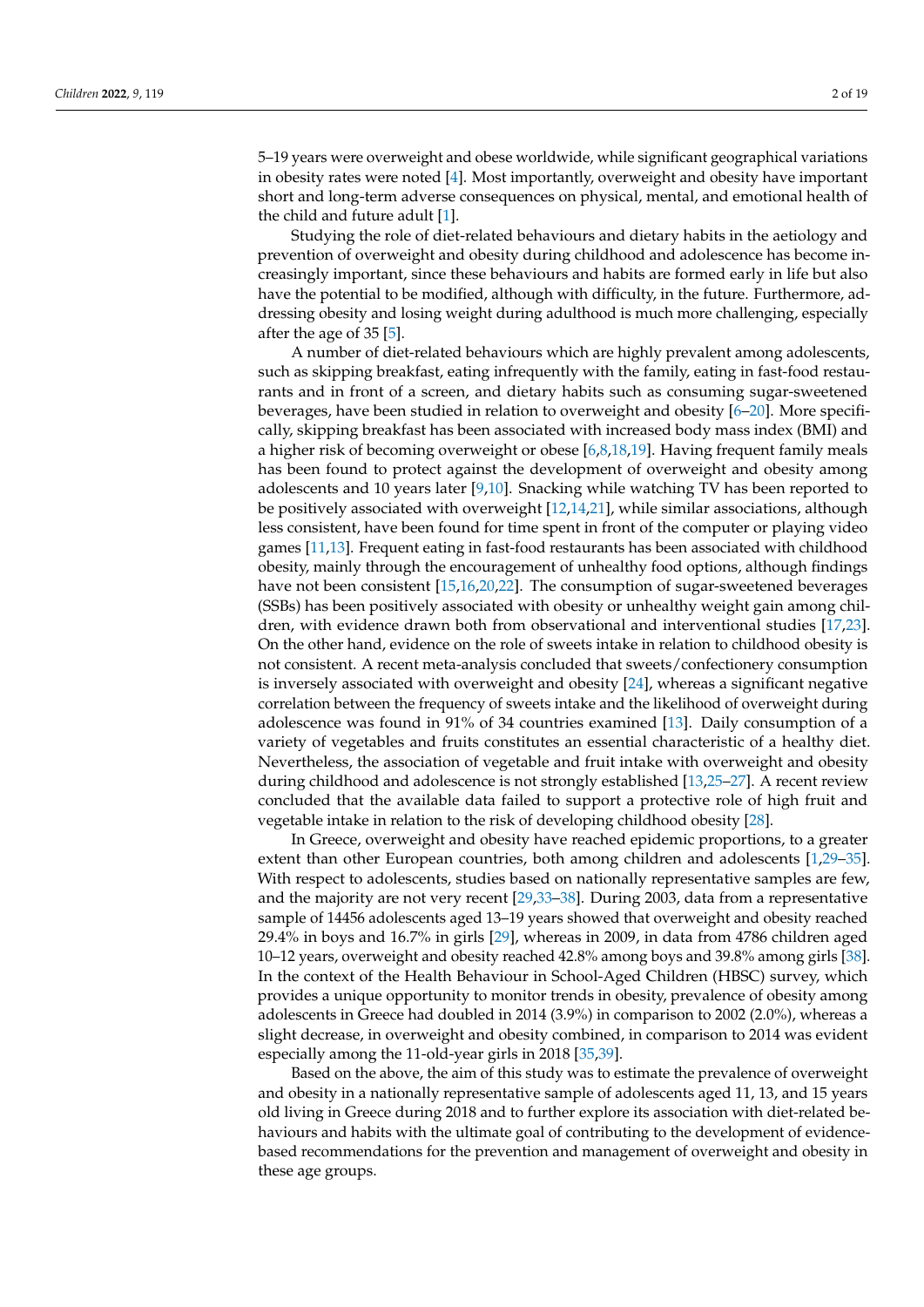# **2. Materials and Methods**

Data from the 2018 Greek arm of the HBSC study, conducted by the University Mental Health, Neurosciences, and Precision Medicine Research Institute every four years since 1998, were used. The HBSC study is a WHO multinational survey aiming to increase our knowledge of health and health-related behaviours among school-aged children [\[40\]](#page-16-7). The survey has been conducted at four-year intervals since 1985/86 in a growing number of countries following a commonly agreed international protocol developed by the study members. The instrument used to collect information for each survey consists of mandatory questions that all countries are required to include, optional questions on specific topic areas from which countries can choose, and country-specific questions related to issues of national importance. In Greece, the study received ethical approval from the Ministry of Education. A nationally representative sample of 11, 13, and 15-year-old students was selected using a multistage stratified random cluster sampling procedure, based on the HBSC study protocol, with the school class as the primary sampling unit. Stratification was based on (a) administrative region (NUTS II in the European Union's classification; 10 out of 13 of Greece's regions were covered, excluding the Ionian and North and South Aegean islands for logistical reasons), and (b) school type (comprehensive/technical/private) [\[41\]](#page-16-8). Active parental consent was required according to the study's protocol, and prior to survey administration, students were informed orally that their participation was voluntary and anonymous and that they could opt-out of filling the survey. Questionnaires were administered in class by trained assistants during two consecutive regular class periods. Data were collected from 238 schools. For the present analyses, 8% of the completed questionnaires were excluded due to a high proportion of missing values or for being out of the age limits set by the HBSC study protocol. The final number of students participating in the 2018 survey was 3863 (1927 boys and 1936 girls).

## *2.1. Data on Anthropometry and Classification of Body Mass Index*

Bodyweight (in kilograms) and height (in centimetres) without clothes and shoes, were based on self-reports. BMI was calculated as the ratio of weight in kilograms divided by the square of height in metres (kg/m<sup>2</sup>). Z-scores (a BMI z score indicates how many units of the standard deviation a child's BMI is above or below the average BMI value for his age group and gender) were then calculated and underweight, normal weight, overweight and obesity were defined using age- and gender-specific cut-offs recommended by the 2007 WHO growth charts (WHO) [\[42\]](#page-16-9). Underweight is defined as more than 2 standard deviations (SD) below the median, overweight is defined as more than 1 SD above the median to 2SD above the median, and obesity as more than 2SD above the median [\[42\]](#page-16-9).

#### *2.2. Diet-Related Behaviours and Food Consumption*

Information related to diet-related behaviours and consumption of selected food groups and beverages were collected through standardised questionnaires.

Diet-related behavioural data was collected on the frequency of: (a) breakfast consumption (asked separately for schooldays and weekends), (b) eating snacks while watching TV or video, (c) eating snacks while sitting in front of a screen for homework or games, (d) eating meals while watching TV, (e) eating in fast-food restaurants and (f) eating meals with the family. With respect to breakfast consumption, the 5-day school week was preferred in this analysis to the 7-day week as the former was considered a better indicator of breakfast regularity. Additionally, the question about breakfast during weekends had many missing values. Specifically, students were asked to estimate how many schooldays during the week they had breakfast (defined as having more than one glass of milk or fruit juice), with responses ranging from "never" to "all five days". Participants were further grouped according to their response into fewer categories: "never", "1–4 days", "always (5 days)" for eating breakfast. The possible responses for the questions on eating meals/snacks in front of TV/screen were six, ranging from "never" to "every day". For the three behaviours related to eating snacks/meals in front of TV/screens (b–d) we further developed a com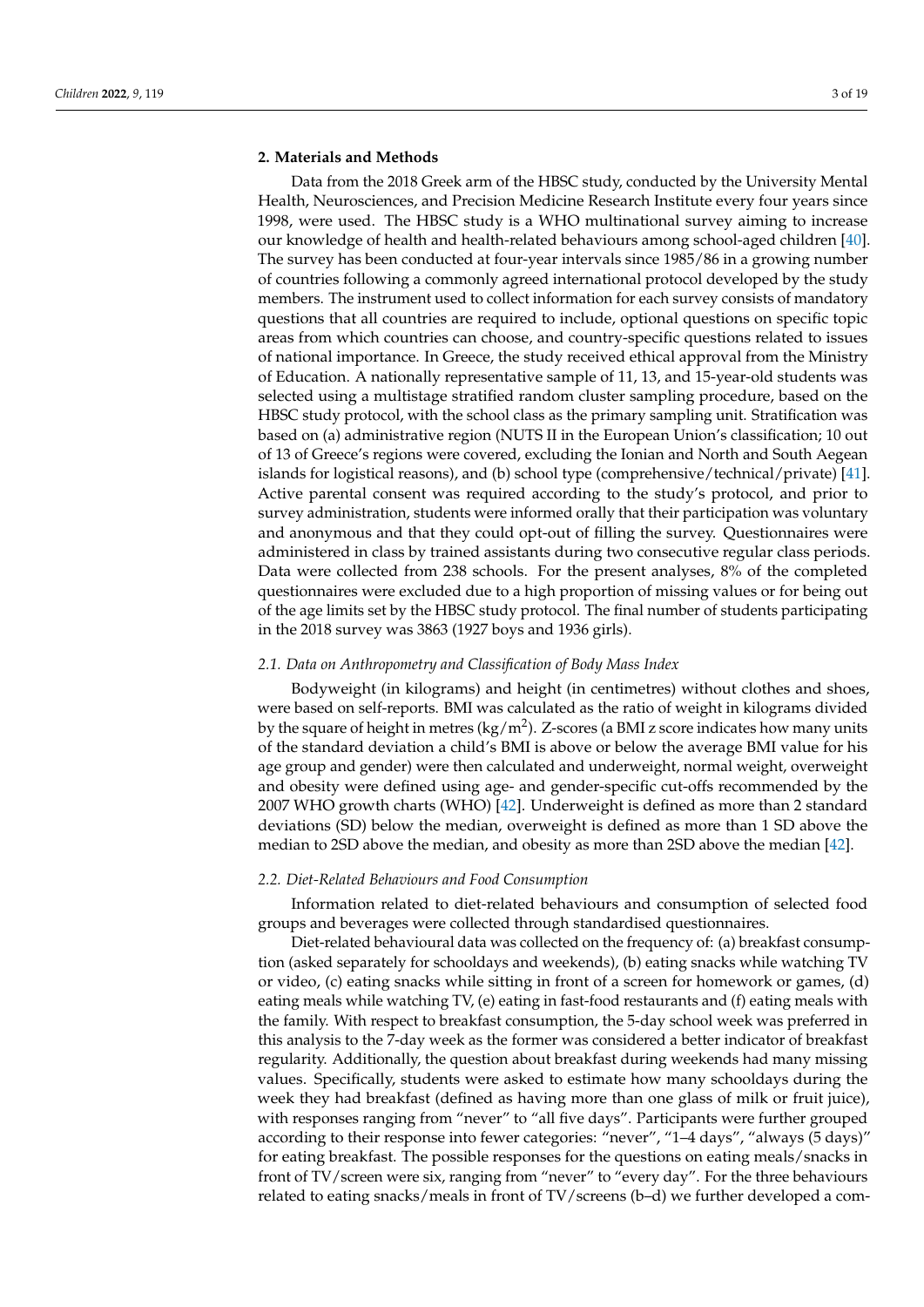bined score ranging from 0–6. The higher the score, the higher the frequency of eating in front of screens (TV/PC/Tablet). To determine the frequency of eating in fast-food restaurants, the available responses were seven, ranging from "never" to "five or more days/week", and five with respect to the frequency of eating family meals, ranging from "every day" to "never". Participants were further grouped according to their response into fewer categories: "never", "less than once/month", "1–3 days/month", "weekly" for eating in fast-food restaurants, and "every day", "almost every day", and "rarely" for eating family meals.

Students' weight-reduction behaviour measuring their attempts to lose weight was recorded with the following question, "At present are you on a diet or doing something else to lose weight?". The possible answers were "No, my weight is fine", "No, but I should lose some weight", "No, because I need to put on weight", and "Yes". The question has been introduced in the international study since 1994 and has been validated in 2005 in Finland, showing acceptable test-retest reliability [\[43\]](#page-16-10). A dichotomous variable was further created to classify students according to whether or not they were on a diet "No"/"Yes".

In relation to food consumption, students were asked to fill in a short food frequency questionnaire (FFQ) reporting their frequency of consumption during a typical week of the year for the following food groups and beverages: (a) fruits, (b) vegetables/salads, (c) sweets (candies, chocolates), (d) non-diet soft drinks and sugar-sweetened beverages. The possible responses for each group were seven and ranged from "never" to "more than once a day". Students were further grouped according to their response into fewer categories: "less than once/week", "1–4 days/week", "5–6 days/week", "every day" for fruit, vegetable, and sweet consumption, and "less than once/week", "1–4 days/week", ">5 days/week" for non-diet soft drinks and sugar-sweetened beverages intake. The short FFQ with the four mandatory items implemented in this analysis has been used since the 2001/2002 survey and validated in 2004/2005, showing acceptable reliability, although an overestimation of consumption frequencies was noted compared to a seven-day food diary [\[44,](#page-16-11)[45\]](#page-16-12).

## *2.3. Other Variables*

Students were asked to report their gender, month, and year of birth. Age groups, age in months, and in years were computed. School-level data was also collected on the area where the schools were located. A family affluence scale (FAS), developed in the context of the HBSC international study, recorded students' responses about material assets in their household [\[46–](#page-16-13)[48\]](#page-17-0). More specifically, FAS was calculated using a six-item assessment of common material assets (having a family car, having own bedroom, number of bathrooms in the house, number of computers in the house, and having a dishwasher) or activities (frequency of family holidays abroad). Responses were scored and summed to form an HBSC FAS summary score, designated FAS-III, which has been shown to provide a valid indicator of relative affluence  $[47]$ . The affluence score is then used to identify groups of young people in the lowest 20% (low affluence), middle 60% (medium affluence), and highest 20% (high affluence) [\[39](#page-16-6)[,48\]](#page-17-0). Physical activity was assessed by asking students to report the number of days over the past week during which they were physically active for a total of at least 60 min. Physical activity was defined as "any activity that increases your heart rate and makes you get out of breath some of the time", with examples of such activities, assessing moderate to vigorous intensity physical activity. This item is used to identify those adolescents who meet the international guidelines for physical activity, which based on WHO recommendations, refer to at least an average of 60 min per day of moderate-to vigorous-intensity physical activity across the week [\[49\]](#page-17-2). Subjects were further grouped according to these response into fewer categories: "0–1 days", "2–3 days", "4–5 days", and "6–7 days".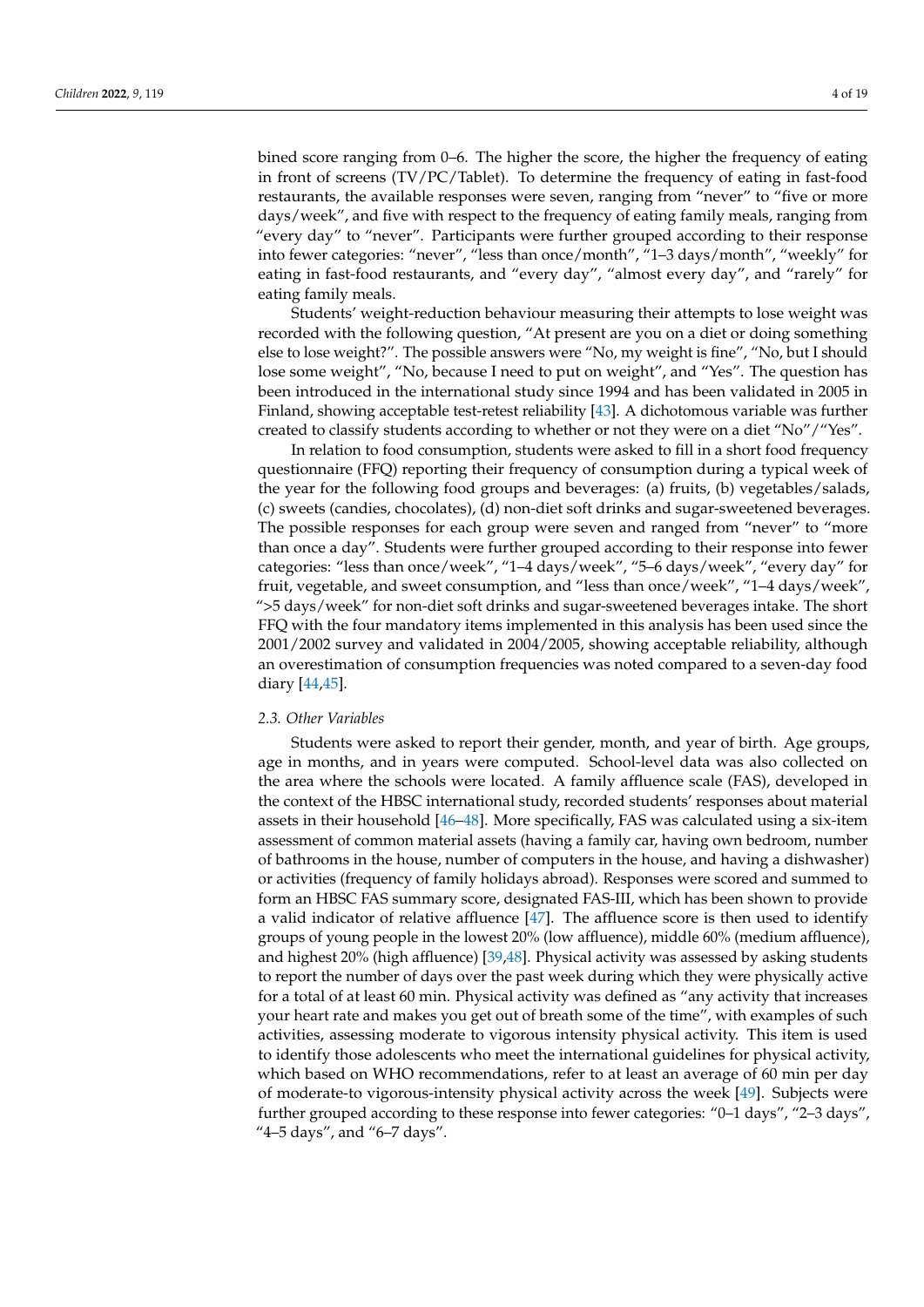#### *2.4. Missing Values*

Following an investigation of the extent of missing data on all variables included in the analysis (Figures S1 and S2), 4.6% missing values concerned BMI. Data are missing at random (MAR) when the probability that data are missing depends on the observed data. Multiple imputation is generally used if that assumption holds, as it provides a flexible and transparent means of imputing missing data. We conducted multiple imputation by age category  $(11, 13,$  and  $15$ -year-olds), and we created multiple copies of datasets  $(n = 10)$ with imputed values. Imputation was stratified by region (18 clusters) (Table S1). We then calculated the BMI, the z-scores, and the BMI category. A flowchart depicting missing values in each variable and the final number of participants after the imputation process, as well as a similar flowchart with complete data are shown in Figures S1 and S2. The final sample of the study after the imputation was 3.816 adolescents, 1898 (49.7%) boys and 1918 (50.3%) girls.

## *2.5. Statistical Analysis*

Participants' data were summarized by frequencies for categorical variables, and by mean and standard deviation for continuous variables. Prevalence of underweight, normal weight, overweight, and obesity was estimated in the imputed data sample (*n* = 3816) as well as in the complete data sample (*n* = 3366), and we observed that prevalence in the various categories was practically the same (Table S2). Odds ratios (OR) and 95% confidence intervals (CI) derived from logistic regression models assessing the association between overweight status (overweight vs non-overweight), diet-related behaviours and food frequency intake were estimated. The overweight category included both overweight and obese students and the non-overweight included underweight and normal weight students.

A total of three models were calculated, the crude model (Model 1), a model where all variables entered in the model simultaneously adjusting for sex, age category, physical activity, and family affluence score (Model 2), and the fully adjusted model, where Model 2 was additionally adjusted for dieting (Model 3). We chose to construct this third model in order to be able to assess separately the influence of being on a diet or implementing any other weight reduction behaviour on the associations under study. The results from the crude model (Model 1) and the fully adjusted model (Model 3) are shown in the Tables of the main manuscript, whereas results for all three models are shown in the Tables S3–S5 in the supplementary material.

The significance level was defined at  $p < 0.05$ . Multicollinearity was assessed using the variance inflation factor (VIF) and no problem was detected (overall VIF = 1.11). All analyses took into account the survey design, i.e., geographically stratified sampling by regions (Nuts II) and cluster effect for school classes, via the svy commands of STATA. Analyses were performed using STATA 13.1 (STATA Corporation, College Station, TX, USA).

## **3. Results**

Sociodemographic characteristics of the 3816 adolescents are presented in Table [1.](#page-5-0) The great majority were born in Greece (96.3%) while half of them were residing in two prefectures of Greece where the largest cities are situated, 37.4% in Attica (where the capital of Greece, Athens, is situated) and 14.6% in Thessaloniki (where the city of Thessaloniki is situated). Participants were evenly distributed across predefined age groups and grade at school by design. (Table [1\)](#page-5-0).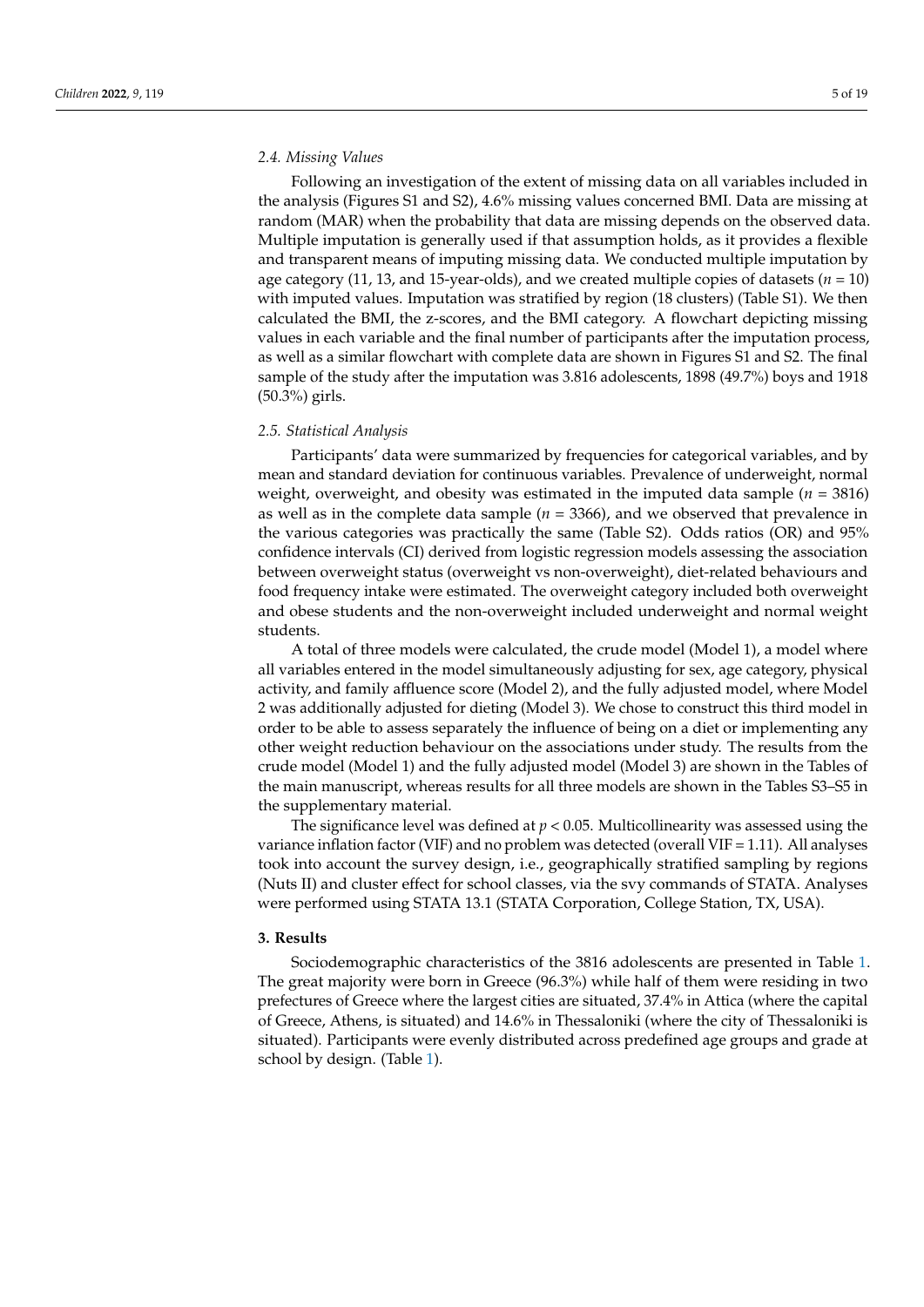| Gender, $n$ $\left(\% \right)$                          |              |
|---------------------------------------------------------|--------------|
| <b>Boys</b>                                             | 1898 (49.7%) |
| Girls                                                   | 1918 (50.3%) |
| Age Group, n (%)                                        |              |
| 11-years-old                                            | 1216 (31.9%) |
| 13-years-old                                            | 1299 (34.0%) |
| 15-years-old                                            | 1301 (34.1%) |
| Region/municipality, $n$ (%)                            |              |
| Attica                                                  | 1427 (37.4%) |
| Thessaloniki                                            | 557 (14.6%)  |
| Other                                                   | 1832 (48.0%) |
| Place of birth, $n$ (%)                                 |              |
| Greece                                                  | 3675 (96.3%) |
| Other                                                   | $141(3.7\%)$ |
| Grade, $n$ $\left(\frac{9}{6}\right)$                   |              |
| 6th                                                     | 1241 (32.5%) |
| 8th                                                     | 1307 (34.3%) |
| 10th                                                    | 1268 (33.2%) |
| Family Affluence scale (FAS) score <sup>a</sup> , n (%) |              |
| Low 20% affluence                                       | 545 (14.6%)  |
| Middle 60% affluence                                    | 2392 (64.0%) |
| High 20% affluence                                      | 803 (21.4%)  |

<span id="page-5-0"></span>**Table 1.** Sociodemographic characteristics of 3816 participants in the 2018 Greek arm of the HBSC \* study.

<sup>a</sup>: Quantiles were calculated based on the FAS score distribution by gender and age group. \* HBSC: Health Behaviour in School-aged Children study.

Table [2](#page-5-1) presents the percentages of underweight, normal weight, overweight and obese individuals among the 3816 adolescents (from imputed analysis) based on the 2007 WHO growth charts classification. The relevant percentages for the complete case analysis are presented in Table S2.

<span id="page-5-1"></span>**Table 2.** Prevalence (%) of underweight, normal weight, overweight, and obesity (by gender and age category among 3816 participants in the 2018 Greek arm of the HBSC study \*.

|                             | Underweight (%) | Normalweight (%) | Overweight (%) | Obese $(\%)$ |
|-----------------------------|-----------------|------------------|----------------|--------------|
| All ages ( $n = 3816$ )     |                 |                  |                |              |
| Total                       | $3.5\%$         | 71.8%            | 19.4%          | $5.3\%$      |
| <b>Boys</b>                 | $3.2\%$         | 65.4%            | 24.1%          | $7.3\%$      |
| Girls                       | $3.7\%$         | 78.2%            | 14.7%          | 3.4%         |
| 11-year-olds ( $n = 1216$ ) |                 |                  |                |              |
| Total                       | $5.0\%$         | 67.7%            | 21.6%          | $5.7\%$      |
| <b>Boys</b>                 | $3.7\%$         | 63.0%            | $26.1\%$       | $7.2\%$      |
| Girls                       | 6.4%            | 72.3%            | 17.1%          | 4.2%         |
| 13-year-olds ( $n = 1299$ ) |                 |                  |                |              |
| Total                       | $3.9\%$         | 71.3%            | 19.9%          | $4.9\%$      |
| <b>Boys</b>                 | 4.2%            | $66.2\%$         | 23.0%          | 6.6%         |
| Girls                       | 3.5%            | 76.3%            | 16.8%          | 3.4%         |
| 15-year-olds ( $n = 1301$ ) |                 |                  |                |              |
| Total                       | $1.6\%$         | 76.1%            | 16.9%          | 5.4%         |
| <b>Boys</b>                 | $1.8\%$         | 66.7%            | 23.4%          | 8.1%         |
| Girls                       | 1.4%            | 85.6%            | $10.4\%$       | 2.6%         |

Abbreviations: HBSC study: Health Behaviour in School-Aged Children study, \* Based on imputed data, Underweight: <−2SD, Overweight: >+1SD, Obesity: >+2SD as per 2007 WHO growth charts.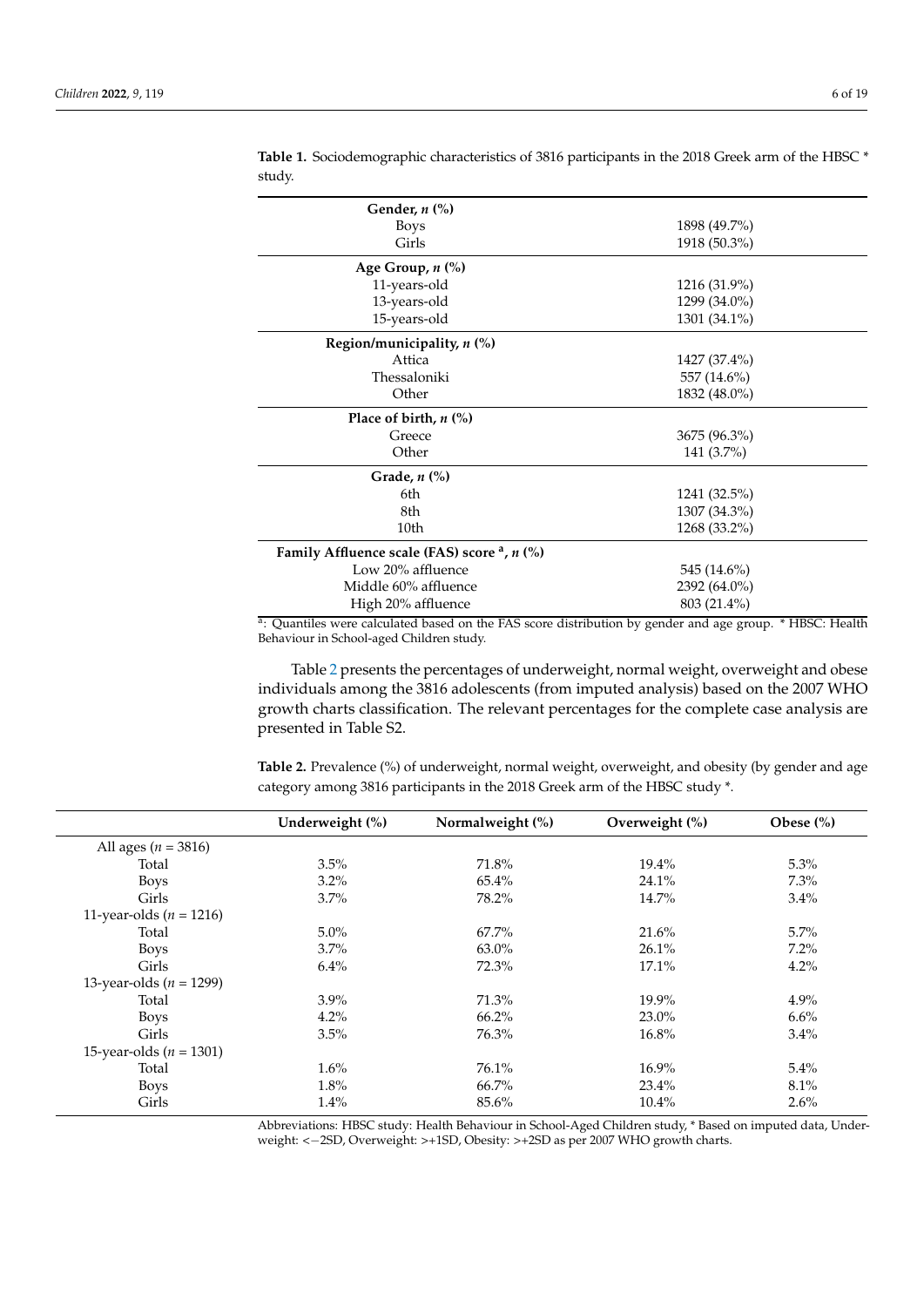In the total sample, the prevalence of overweight was 19.4%; 24.1% among boys and 14.7% among girls, whereas the prevalence of obesity was 5.3%; 7.3% among boys and 3.4% among girls. Prevalence of underweight was 3.5% in the total sample, 3.2% among boys and 3.7% among girls. In the complete data sample (*n* = 3366), the prevalence of overweight was 19.2%; 24.2% among boys and 14.6% among girls, whereas the prevalence of obesity was 5.2% in the total sample, 6.9% among boys and 3.6% among girls. Prevalence of underweight was 2.9% in the total sample, 2.6% among boys and 3.3% among girls.

No statistically significant differences were observed between the proportion of overweight or obese by gender or age category both in imputed and in complete case analysis (Table S2).

Table [3](#page-7-0) shows results from the crude (Model 1) and the fully adjusted model (Model 3) exploring the association between overweight, diet-related behaviours, and frequency of food consumption in the total sample. Table [4](#page-9-0) presents results from the same analyses by gender.

**Table 3.** Crude and adjusted Odds ratios (aOR) and associated 95% confidence intervals (CI) from logistic regression models exploring the association of Overweight with diet-related behaviours and habits among 3816 participants in the 2018 Greek arm of the HBSC study \*.

| ALL $n = 3816$                                                                               | <b>Crude Model</b>  |                              | <b>Fully Adjusted Model</b> |            |
|----------------------------------------------------------------------------------------------|---------------------|------------------------------|-----------------------------|------------|
| <b>Variables</b>                                                                             | OR (95% CI)         | aOR (95% CI)<br>$p$ -Value   |                             | $p$ -Value |
| Eating breakfast on weekdays                                                                 |                     |                              |                             |            |
| Never                                                                                        | $1.35(1.14 - 1.59)$ | 0.001                        | $1.30(1.07-1.57)$           | 0.007      |
| $1-4$ days                                                                                   | $1.06(0.87-1.28)$   | 0.565                        | $1.04(0.85-1.28)$           | 0.701      |
| Always (5 days)                                                                              | Ref.                |                              | Ref.                        |            |
| Family meals                                                                                 |                     |                              |                             |            |
| Every day                                                                                    | Ref.                |                              | Ref.                        |            |
| Almost every day                                                                             | $0.90(0.76 - 1.08)$ | 0.257                        | $0.97(0.81 - 1.17)$         | 0.765      |
| Rarely                                                                                       | $1.19(0.96 - 1.48)$ | 0.113                        | $1.22(0.96 - 1.54)$         | 0.098      |
| Total score for behaviour of<br>eating<br>snacks/meals in front of<br>screens (TV/PC/tablet) | $1.04(0.99 - 1.10)$ | 0103                         | $1.02(0.96 - 1.08)$         | 0.469      |
| Eating in fast-food restaurants                                                              |                     |                              |                             |            |
| Never                                                                                        | Ref.                |                              | Ref.                        |            |
| Less than once/month                                                                         | $1.14(0.82 - 1.60)$ | 0.430                        | $1.29(0.87-1.89)$           | 0.203      |
| 1-3 days/month                                                                               | $0.96(0.69 - 1.35)$ | 0.831                        | $1.07(0.72 - 1.59)$         | 0.751      |
| Weekly                                                                                       | $0.96(0.67 - 1.37)$ | 0.826                        | $1.02(0.67 - 1.57)$         | 0.918      |
| Fruits intake                                                                                |                     |                              |                             |            |
| Less than once/week                                                                          | $1.31(0.96 - 1.78)$ | 0.088                        | $1.17(0.83 - 1.65)$         | 0.356      |
| 1-4 days/week                                                                                | $1.16(0.98 - 1.37)$ | 0.075<br>$1.09(0.89 - 1.33)$ |                             | 0.413      |
| 5-6 days/week                                                                                | $1.00(0.81 - 1.24)$ | 0.987                        | $0.93(0.74 - 1.18)$         | 0.564      |
| Every day                                                                                    | Ref.                |                              | Ref.                        |            |
| Vegetables intake                                                                            |                     |                              |                             |            |
| Less than once/week                                                                          | $1.23(0.95 - 1.59)$ | 0.110                        | $0.92(0.69 - 1.22)$         | 0.554      |
| 1-4 days/week                                                                                | $1.18(0.90 - 1.31)$ | 0.364                        | $0.98(0.80 - 1.21)$         | 0.846      |
| 5-6 days/week                                                                                | $0.97(0.79 - 1.20)$ | 0.810                        | $0.96(0.77-1.19)$           | 0.681      |
| Every day                                                                                    | Ref.                |                              | Ref.                        | Ref.       |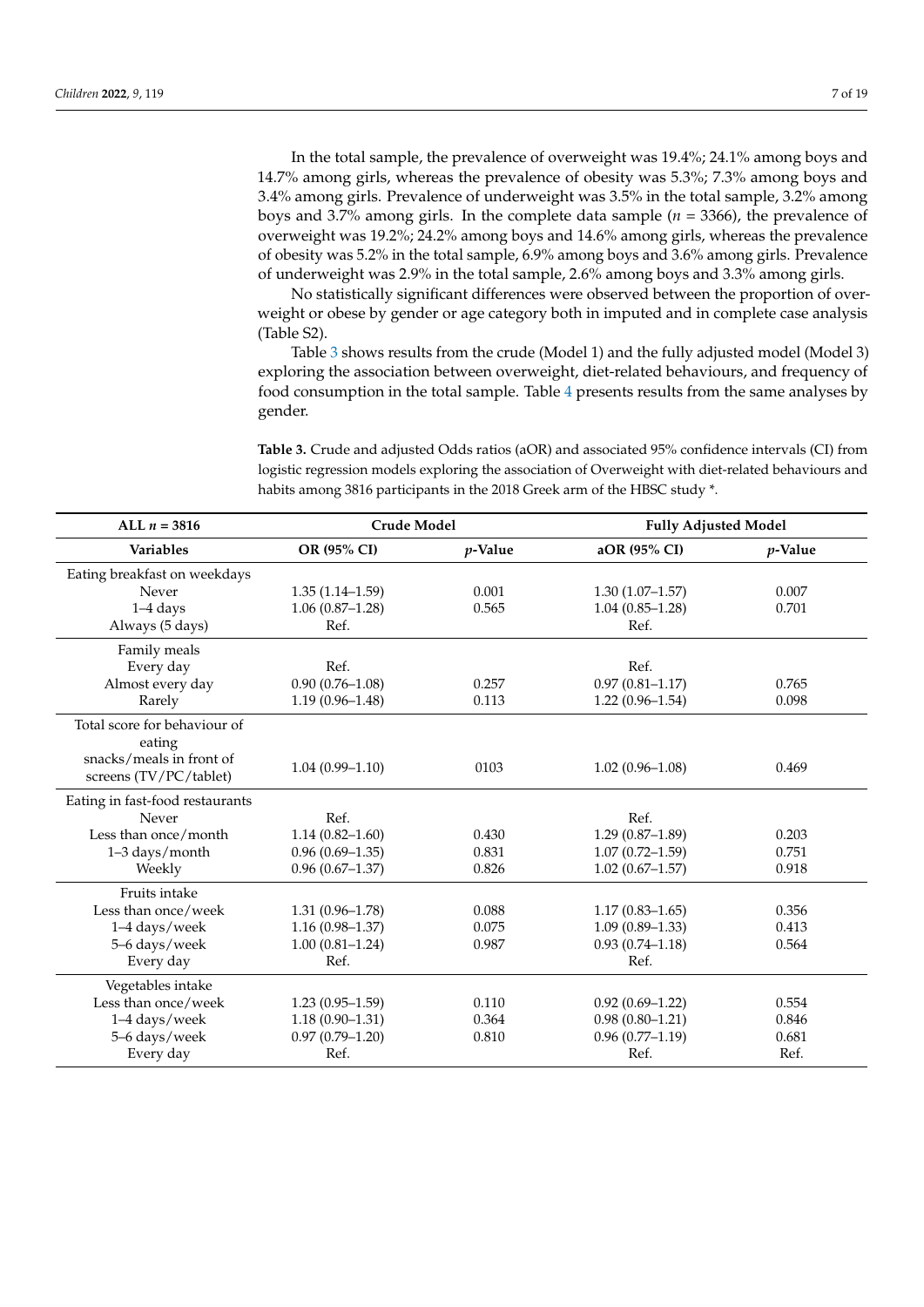| ALL $n = 3816$                                            | <b>Crude Model</b><br><b>Fully Adjusted Model</b> |                             |                     |            |
|-----------------------------------------------------------|---------------------------------------------------|-----------------------------|---------------------|------------|
| <b>Variables</b>                                          | OR (95% CI)                                       | $p$ -Value                  | aOR (95% CI)        | $p$ -Value |
| Sweets intake                                             |                                                   |                             |                     |            |
| Less than once/week                                       | Ref.                                              |                             | Ref.                |            |
| 1-4 days/week                                             | $0.89(0.73 - 1.08)$                               | 0.245                       | $1.02(0.81 - 1.28)$ | 0.873      |
| 5-6 days/week                                             | $0.86(0.66 - 1.12)$                               | 0.270                       | $1.12(0.82 - 1.54)$ | 0.473      |
| Every day                                                 | $0.68(0.52 - 0.90)$                               | 0.008                       | $0.84(0.60 - 1.18)$ | 0.312      |
| Sugar-sweetened beverage<br>intake                        |                                                   |                             |                     |            |
| Less than once/week                                       | Ref.                                              |                             | Ref.                |            |
| 1-4 days/week                                             | $1.20(1.03 - 1.41)$                               | 0.022                       | $1.08(0.90 - 1.29)$ | 0.416      |
| >5 days/week                                              | $1.29(0.98 - 1.70)$                               | 0.071                       | $1.18(0.86 - 1.62)$ | 0.316      |
| Being on a diet or doing<br>something else to lose weight |                                                   |                             |                     |            |
| No                                                        | Ref.                                              |                             | Ref.                |            |
| Yes                                                       | $3.33(2.77 - 4.00)$                               | < 0.001                     | $4.47(3.68 - 5.43)$ | < 0.001    |
| Gender                                                    |                                                   |                             |                     |            |
| <b>Boys</b>                                               | Ref.                                              |                             | Ref.                |            |
| Girls                                                     | $0.48(0.41 - 0.57)$                               | < 0.001                     | $0.35(0.29-0.42)$   | < 0.001    |
| Age group                                                 |                                                   |                             |                     |            |
| 11-year-olds                                              | Ref.                                              |                             | Ref.                |            |
| 13-year-olds                                              | $0.88(0.73 - 1.06)$                               | 0.186                       | $0.78(0.63 - 0.97)$ | 0.024      |
| 15-year-olds                                              | $0.76(0.62 - 0.94)$                               | 0.009<br>$0.62$ (0.50-0.77) |                     | < 0.001    |
| Family Affluence Scale (FAS)                              |                                                   |                             |                     |            |
| Low 20% affluence                                         | Ref.                                              |                             | Ref.                |            |
| Middle 60% affluence                                      | $0.61(0.50 - 0.75)$                               | < 0.001                     | $0.61(0.48-0.77)$   | < 0.001    |
| High 20% affluence                                        | $0.55(0.42 - 0.71)$                               | < 0.001                     | $0.57(0.43-0.76)$   | < 0.001    |
| Physical activity (past 7 days)                           |                                                   |                             |                     |            |
| $0-1$ days                                                | $1.83(1.40-2.38)$                                 | < 0.001                     | $2.53(1.88-3.40)$   | < 0.001    |
| $2-3$ days                                                | $1.59(1.29 - 1.97)$                               | < 0.001                     | $1.98(1.58-2.49)$   | < 0.001    |
| $4-5$ days                                                | $1.24(0.99 - 1.54)$                               | 0.057                       | $1.37(1.08-1.73)$   | 0.010      |
| 6–7 days                                                  | Ref.                                              |                             | Ref.                |            |

<span id="page-7-0"></span>**Table 3.** *Cont*.

Abbreviations: HBSC study, Health Behaviour in School-Aged Children study; aOR, adjusted odds ratio; CI, confidence interval. \* Based on imputed data. Crude model: univariate model. Fully adjusted model: included all diet-related behaviours and dietary variables simultaneously adjusted for sociodemographic variables (sex, age category, FAS), physical activity and dieting.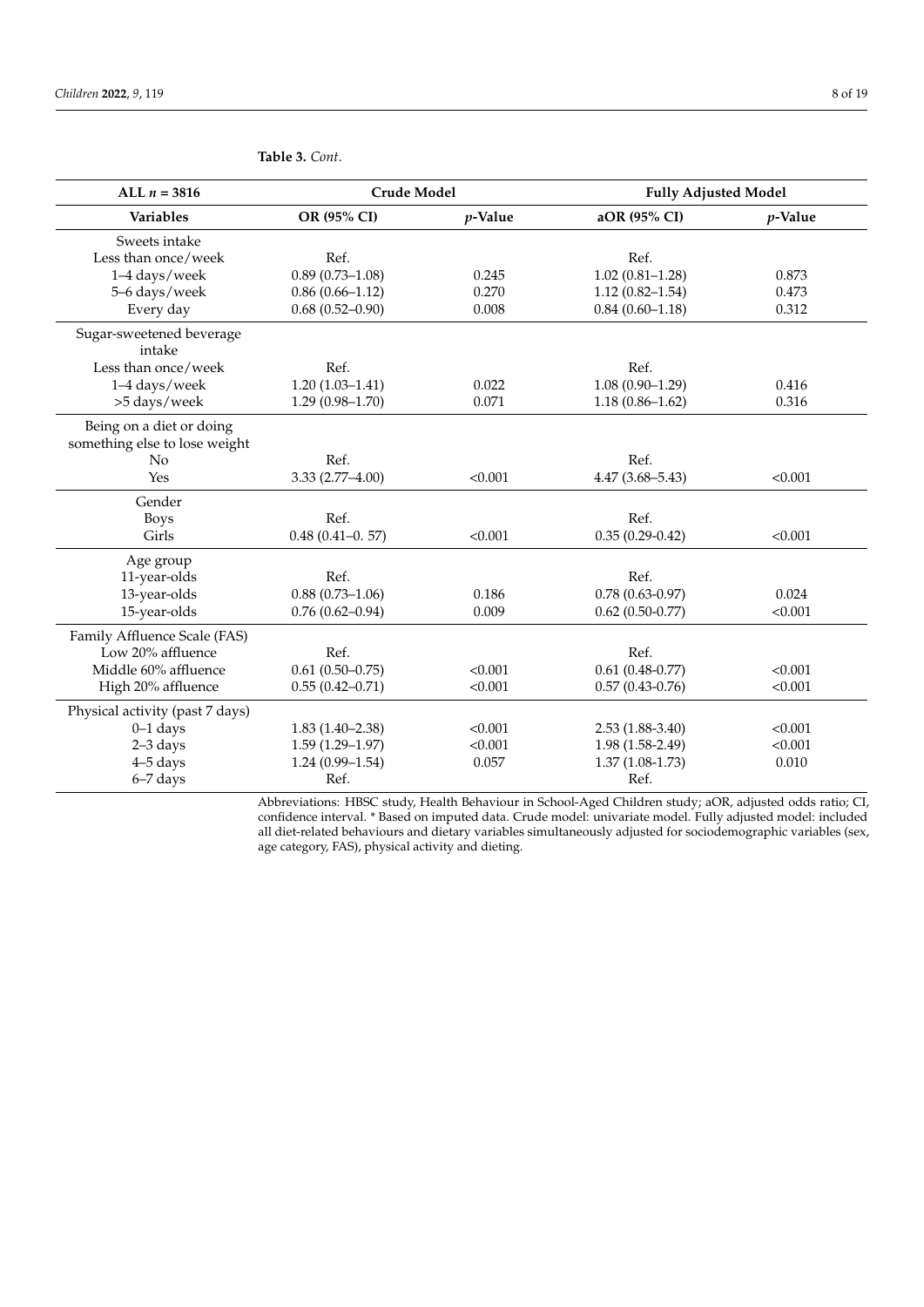|                                     | <b>BOYS</b> $(n = 1898)$ |                                                   |                     | GIRLS $(n = 1918)$ |                     |                             |                     |                 |
|-------------------------------------|--------------------------|---------------------------------------------------|---------------------|--------------------|---------------------|-----------------------------|---------------------|-----------------|
|                                     |                          | <b>Crude Model</b><br><b>Fully Adjusted Model</b> |                     | <b>Crude Model</b> |                     | <b>Fully Adjusted Model</b> |                     |                 |
| Variables                           | OR (95% CI)              | $p$ -Value                                        | aOR (95% CI)        | P-Value            | OR (95% CI)         | <i>p</i> -Value             | aOR (95% CI)        | <i>v</i> -Value |
| Eating breakfast on weekdays        |                          |                                                   |                     |                    |                     |                             |                     |                 |
| Never                               | $1.38(1.09-1.76)$        | 0.008                                             | $1.22(0.93 - 1.59)$ | 0.150              | $1.48(1.12 - 1.95)$ | 0.006                       | $1.47(1.09-1.98)$   | 0.011           |
| $1-4$ days                          | $1.01(0.78 - 1.30)$      | 0.960                                             | $0.94(0.72 - 1.23)$ | 0.639              | $1.30(0.97-1.74)$   | 0.083                       | $1.22(0.88 - 1.71)$ | 0.235           |
| Always (5 days)                     | Ref.                     |                                                   | Ref.                |                    | Ref.                |                             | Ref.                |                 |
| Family meals                        |                          |                                                   |                     |                    |                     |                             |                     |                 |
| Every day                           | Ref.                     |                                                   | Ref.                |                    | Ref.                |                             | Ref.                |                 |
| Almost every day                    | $0.97(0.77-1.22)$        | 0.807                                             | $1.02(0.80-1.30)$   | 0.884              | $0.93(0.69 - 1.24)$ | 0.602                       | $0.89(0.64 - 1.23)$ | 0.464           |
| Rarely                              | $1.49(1.14-1.96)$        | 0.004                                             | $1.42(1.05-1.91)$   | 0.023              | $1.04(0.76 - 1.43)$ | 0.795                       | $1.01(0.71 - 1.44)$ | 0.964           |
| Total score for behaviour of Eating |                          |                                                   |                     |                    |                     |                             |                     |                 |
| snacks/meals in front of screens    | $0.96(0.90-1.03)$        | 0.224                                             | $0.96(0.89-1.03)$   | 0.276              | $1.11(1.04-1.20)$   | 0.003                       | $1.12(1.03 - 1.22)$ | 0.011           |
| (TV/PC/tablet)                      |                          |                                                   |                     |                    |                     |                             |                     |                 |
| Eating in fast-food restaurants     |                          |                                                   |                     |                    |                     |                             |                     |                 |
| Never                               | Ref.                     |                                                   | Ref.                |                    | Ref.                |                             | Ref.                |                 |
| Less than once/month                | $1.18(0.75 - 1.86)$      | 0.464                                             | $1.44(0.87 - 2.39)$ | 0.158              | $1.21(0.67 - 2.17)$ | 0.528                       | $1.07(0.56 - 2.03)$ | 0.839           |
| 1-3 days/month                      | $1.08(0.69 - 1.67)$      | 0.748                                             | $1.35(0.81 - 2.25)$ | 0.240              | $0.92(0.53 - 1.61)$ | 0.778                       | $0.71(0.38 - 1.32)$ | 0.276           |
| Weekly                              | $0.96(0.60-1.54)$        | 0.871                                             | $1.23(0.71 - 2.13)$ | 0.457              | $0.91(0.50-1.66)$   | 0.764                       | $0.71(0.35-1.43)$   | 0.340           |
| Fruits intake                       |                          |                                                   |                     |                    |                     |                             |                     |                 |
| Less than once/week                 | $1.52(1.03 - 2.26)$      | 0.035                                             | $1.48(0.93 - 2.35)$ | 0.096              | $0.95(0.53 - 1.69)$ | 0.865                       | $0.89(0.48 - 1.65)$ | 0.711           |
| 1-4 days/week                       | $1.03(0.81 - 1.30)$      | 0.834                                             | $1.02(0.77-1.35)$   | 0.900              | $1.34(1.02 - 1.75)$ | 0.033                       | $1.23(0.90-1.68)$   | 0.196           |
| 5-6 days/week                       | $0.75(0.57-0.99)$        | 0.049                                             | $0.76(0.56 - 1.05)$ | 0.091              | $1.36(0.95-1.94)$   | 0.090                       | $1.30(0.89 - 1.90)$ | 0.171           |
| Every day                           | Ref.                     |                                                   | Ref.                |                    | Ref.                |                             | Ref.                |                 |
| Vegetables intake                   |                          |                                                   |                     |                    |                     |                             |                     |                 |
| Less than once/week                 | $1.05(0.75 - 1.46)$      | 0.795                                             | $0.81(0.55 - 1.20)$ | 0.303              | $1.19(0.75-1.89)$   | 0.456                       | $1.13(0.67-1.90)$   | 0.658           |
| 1-4 days/week                       | $0.90(0.71 - 1.15)$      | 0.397                                             | $0.83(0.62 - 1.10)$ | 0.185              | $1.24(0.92 - 1.66)$ | 0.155                       | $1.25(0.89 - 1.77)$ | 0.200           |
| 5–6 days/week                       | $0.80(0.61 - 1.04)$      | 0.098                                             | $0.81(0.61 - 1.08)$ | 0.147              | $1.15(0.81 - 1.64)$ | 0.419                       | $1.26(0.87-1.82)$   | 0.227           |
| Every day                           | Ref.                     |                                                   | Ref.                |                    | Ref.                |                             | Ref.                |                 |

**Table 4.** Crude and adjusted odds ratios (aOR) and associated 95% confidence intervals (CI) from logistic regression models exploring the association of overweight with diet-related behaviours and habits among 1898 school-aged boys and 1918 school-aged girls participants in the 2018 Greek arm of the HBSC study \*.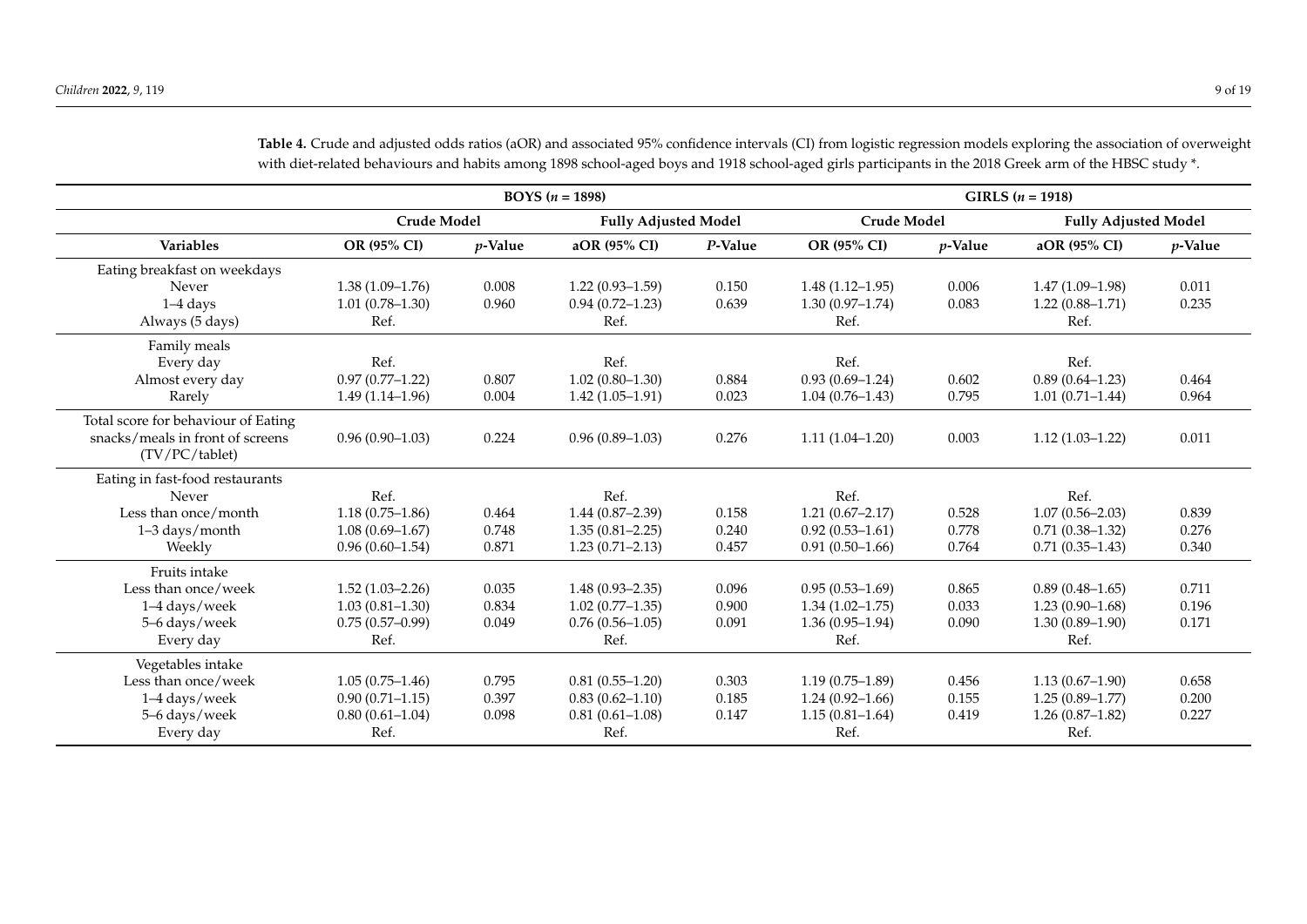**Table 4.** *Cont*.

|                                                           | <b>BOYS</b> $(n = 1898)$ |                                                   |                     |                    | GIRLS $(n = 1918)$  |                             |                     |                 |
|-----------------------------------------------------------|--------------------------|---------------------------------------------------|---------------------|--------------------|---------------------|-----------------------------|---------------------|-----------------|
|                                                           |                          | <b>Crude Model</b><br><b>Fully Adjusted Model</b> |                     | <b>Crude Model</b> |                     | <b>Fully Adjusted Model</b> |                     |                 |
| Variables                                                 | OR (95% CI)              | <i>v</i> -Value                                   | aOR (95% CI)        | P-Value            | OR (95% CI)         | $p$ -Value                  | aOR (95% CI)        | <i>p</i> -Value |
| Sweets intake                                             |                          |                                                   |                     |                    |                     |                             |                     |                 |
| Less than once/week                                       | Ref.                     |                                                   | Ref.                |                    | Ref.                |                             | Ref.                |                 |
| 1-4 days/week                                             | $0.92(0.72 - 1.17)$      | 0.476                                             | $0.99(0.75 - 1.31)$ | 0.945              | $1.04(0.73 - 1.48)$ | 0.832                       | $1.20(0.79-1.82)$   | 0.386           |
| 5-6 days/week                                             | $0.78(0.56 - 1.09)$      | 0.149                                             | $0.98(0.67-1.45)$   | 0.933              | $1.11(0.71 - 1.74)$ | 0.640                       | $1.52(0.89 - 2.61)$ | 0.126           |
| Every day                                                 | $0.72(0.51 - 1.02)$      | 0.068                                             | $0.77(0.50-1.17)$   | 0.221              | $0.77(0.49 - 1.20)$ | 0.252                       | $1.04(0.62 - 1.74)$ | 0.881           |
| Sugar-sweetened beverage intake                           |                          |                                                   |                     |                    |                     |                             |                     |                 |
| Less than once/week                                       | Ref.                     |                                                   | Ref.                |                    | Ref.                |                             | Ref.                |                 |
| 1-4 days/week                                             | $0.95(0.77-1.18)$        | 0.650                                             | $0.96(0.76 - 1.21)$ | 0.723              | $1.30(1.01 - 1.66)$ | 0.041                       | $1.23(0.93 - 1.64)$ | 0.148           |
| >5 days/week                                              | $1.08(0.77-1.51)$        | 0.648                                             | $1.18(0.79 - 1.75)$ | 0.423              | $1.20(0.77-1.85)$   | 0.415                       | $1.07(0.64 - 1.80)$ | 0.784           |
| Being on a diet or doing something else<br>to lose weight |                          |                                                   |                     |                    |                     |                             |                     |                 |
| N <sub>o</sub>                                            | Ref.                     |                                                   | Ref.                |                    | Ref.                |                             | Ref.                |                 |
| Yes                                                       | $4.18(3.18 - 5.48)$      | < 0.001                                           | $4.32(3.25 - 5.74)$ | < 0.001            | $3.87(2.94 - 5.09)$ | < 0.001                     | $5.39(4.00 - 7.25)$ | < 0.001         |
| Age group                                                 |                          |                                                   |                     |                    |                     |                             |                     |                 |
| 11-year-olds                                              | Ref.                     |                                                   | Ref.                |                    | Ref.                |                             | Ref.                |                 |
| 13-year-olds                                              | $0.84(0.65 - 1.08)$      | 0.170                                             | $0.85(0.63 - 1.13)$ | 0.255              | $0.93(0.71 - 1.23)$ | 0.623                       | $0.73(0.54 - 0.98)$ | 0.039           |
| 15-year-olds                                              | $0.92(0.69 - 1.21)$      | 0.549                                             | $0.86(0.63 - 1.18)$ | 0.356              | $0.55(0.40 - 0.76)$ | < 0.001                     | $0.36(0.26 - 0.52)$ | < 0.001         |
| Family Affluence scale (FAS)                              |                          |                                                   |                     |                    |                     |                             |                     |                 |
| Low 20% affluence                                         | Ref.                     |                                                   | Ref.                |                    | Ref.                |                             | Ref.                |                 |
| Middle 60% affluence                                      | $0.70(0.54 - 0.92)$      | 0.011                                             | $0.72(0.54 - 0.98)$ | 0.037              | $0.51(0.37-0.70)$   | < 0.001                     | $0.50(0.35 - 0.71)$ | < 0.001         |
| High 20% affluence                                        | $0.67(0.49 - 0.91)$      | 0.012                                             | $0.78(0.55 - 1.11)$ | 0.168              | $0.38(0.25 - 0.58)$ | < 0.001                     | $0.35(0.22 - 0.56)$ | < 0.001         |
| Physical activity (past 7 days)                           |                          |                                                   |                     |                    |                     |                             |                     |                 |
| $0-1$ days                                                | $2.21(1.59-3.05)$        | < 0.001                                           | $2.20(1.53 - 3.16)$ | < 0.001            | $2.02(1.30-3.14)$   | 0.002                       | $3.14(1.86 - 5.28)$ | < 0.001         |
| $2 - 3$ days                                              | $2.06(1.58-2.69)$        | < 0.001                                           | $2.11(1.60 - 2.78)$ | < 0.001            | $1.71(1.19-2.46)$   | 0.004                       | $1.89(1.28 - 2.81)$ | 0.002           |
| $4-5$ days                                                | $1.26(0.95-1.68)$        | 0.105                                             | $1.33(1.00-1.78)$   | 0.051              | $1.48(1.00 - 2.19)$ | 0.052                       | $1.58(1.05 - 2.37)$ | 0.029           |
| 6-7 days                                                  | Ref.                     |                                                   | Ref.                |                    | Ref.                |                             | Ref.                |                 |

<span id="page-9-0"></span>Abbreviations: HBSC study, Health Behaviour in School-Aged Children study; aOR, adjusted odds ratio; CI, confidence interval. \* Based on imputed data, Crude model: univariate model, Fully adjusted model: included all diet-related behaviours and dietary variables simultaneously adjusted for sociodemographic variables (age category, FAS), physical activity and dieting.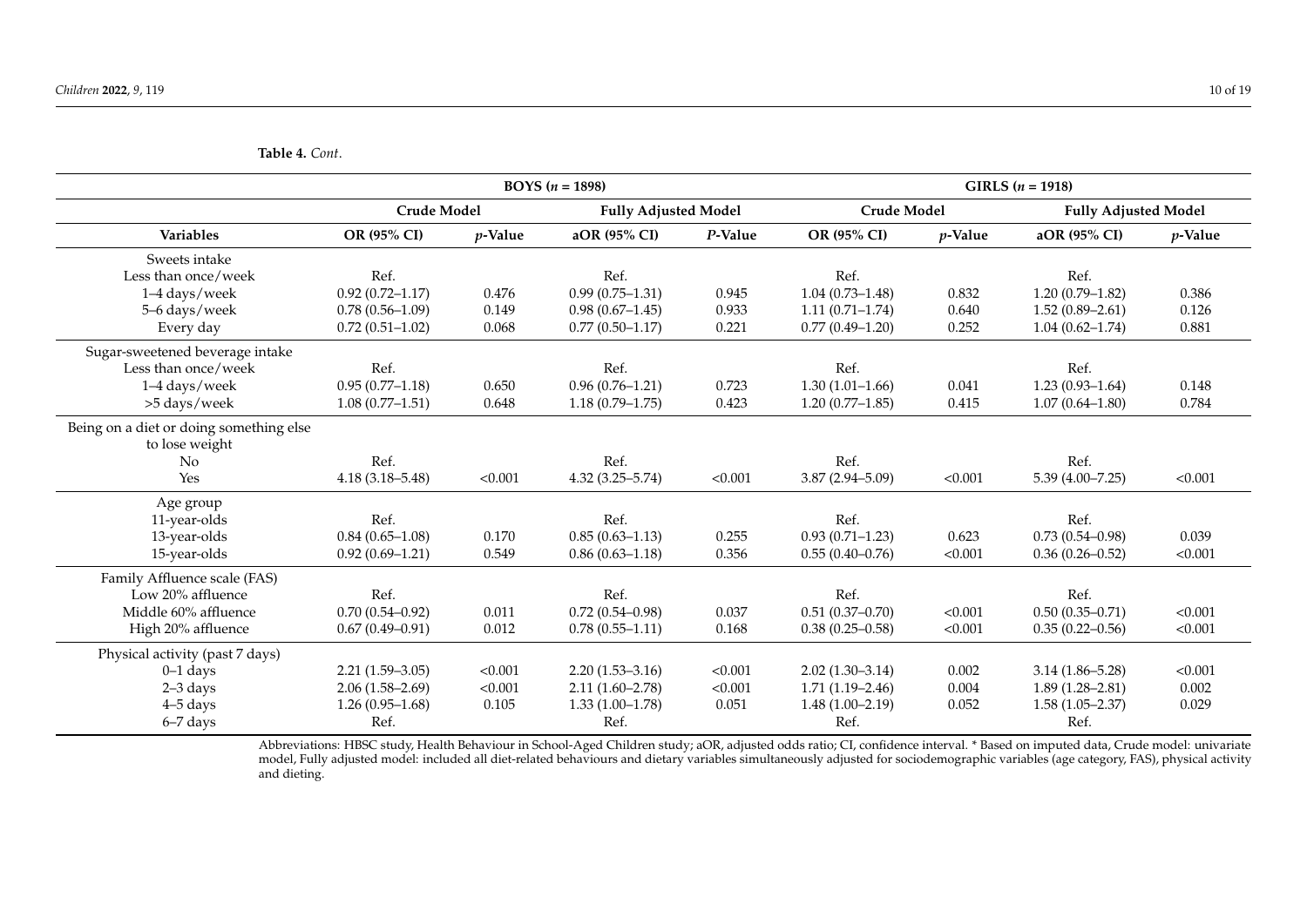Skipping breakfast was positively associated with being overweight in the total sample and among girls in the fully adjusted model. More specifically, those who never consumed breakfast on weekdays had 30% higher odds of being overweight compared to their counterparts who always ate breakfast (OR:1.30, 95% CI: 1.07–1.57), whereas the odds were even higher among girls that were skipping breakfast (OR:1.47, 95% CI: 1.09–1.98) (Tables  $3$  and  $4$ ).

Eating rarely with the family was associated with being overweight only among boys (OR: 1.542, 95% CI: 1.05–1.91) in the fully adjusted model (Tables [3](#page-7-0) and [4\)](#page-9-0)

A positive statistically significant association was found between the combined score of eating snacks/meals in front of screens and being overweight among girls. More specifically, one unit increase in the total score was associated with a 12% higher odds of being overweight in the fully adjusted model (OR: 1.12, 95% CI: 1.03–1.22) (Table [4\)](#page-9-0). No statistically significant association was found in the total population and among boys.

No association was evident between the frequency of eating in fast-food restaurants and overweight in the total sample and by gender (Tables [3](#page-7-0) and [4\)](#page-9-0).

Regarding intake of selected food and beverages, eating fruits less than 5 days per week compared to every day increased the odds of being overweight among boys (OR:1.52, 95% CI: 1.03–2.26) in the crude model, but the association was no longer significant in the fully adjusted model (Table [4\)](#page-9-0). No association was evident between the frequency of vegetable intake and overweight in the total sample and by gender (Tables [3](#page-7-0) and [4\)](#page-9-0). Eating sweets was not associated with obesity in the fully adjusted model (Table [3\)](#page-7-0), although in the model that did not adjust for dieting, daily consumption of sweets compared to eating sweets less than once per week was associated with being overweight in the total sample (Model 2, OR:0.69, 95% CI: 0.51–0.94) and among boys (Model 2, OR:0.67, 95% CI: 0.46–0.99) (Tables S3 and S4). With respect to sugar-sweetened beverages, a moderate consumption (1–4 days per week) in comparison to the consumption of less than once per week (OR:1.20, 95% CI: 1.03–1.41) was associated with 20% higher odds of being overweight in the crude model but not in the fully adjusted (Table [3\)](#page-7-0).

Being on a diet or having another weight reduction behaviour was strongly and statistically significantly positively associated with a 4-fold increase in odds of being overweight in the total sample (OR:4.47, 95% CI: 3.68–5.43), among boys (OR:4.32, 95% CI: 3.25–5.74), and among girls (OR:5.39, 95% CI: 4.00–7.25) in the fully adjusted models (Tables [3](#page-7-0) and [4\)](#page-9-0).

Girls had 65% lower odds of being overweight compared to boys in the fully adjusted model (OR: 0.35, 95% CI: 0.29–0.42). Being overweight was negatively associated with age in the total sample and among girls, where 13-years-old and 15-years-old had lower odds of being overweight compared to 11-years-old in the fully adjusted model (Tables [3](#page-7-0) and [4\)](#page-9-0). Lastly, the increased frequency of moderate to vigorous physical activity reported for the last 7 days was strongly and inversely associated with being overweight in the total sample and by gender (Tables [3](#page-7-0) and [4\)](#page-9-0).

#### **4. Discussion**

In this representative sample of 11, 13, and 15-years-old adolescents living in Greece almost 1 in 4 adolescents (24.7%)—were overweight/obese. Skipping breakfast in the total sample and among girls, rarely eating with the family among boys and frequently eating snacks/meals in front of screens among girls were all positively associated with being overweight (including obese). Being on a diet was positively associated with overweight in the total population and in both genders. Moreover, being a boy, having a low family affluence score, and being physically inactive were all associated with higher odds of being overweight. An inverse association was seen between age and overweight in the total sample and among girls. Eating in fast-food restaurants and intake of fruit, vegetables, sweets, and sugar-sweetened beverages were not associated with overweight.

The prevalence of overweight and obesity among adolescents in this study is in line with previously reported findings from regional, national and cross-national stud-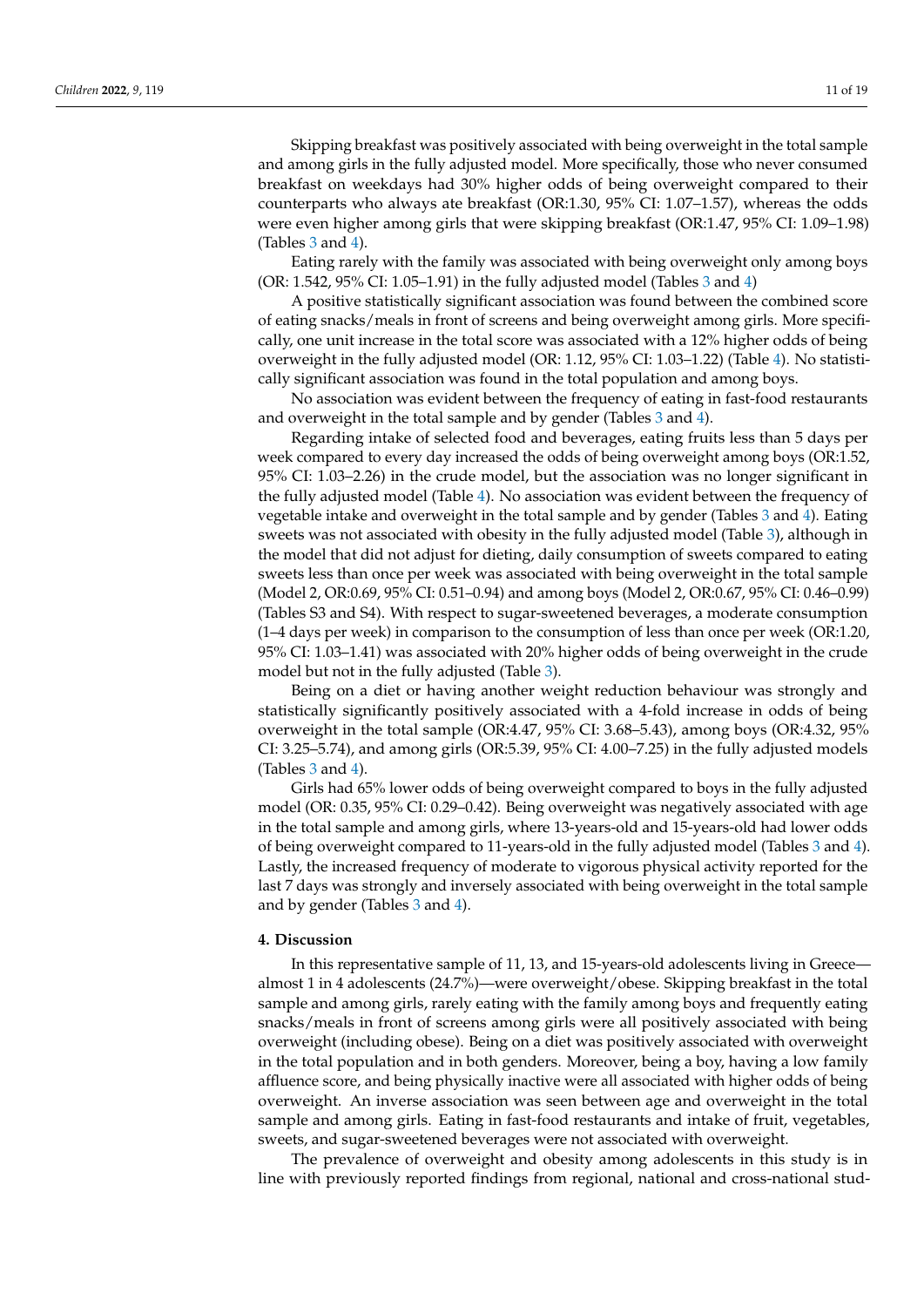ies [\[29,](#page-16-2)[32,](#page-16-14)[33,](#page-16-4)[36,](#page-16-15)[37,](#page-16-16)[50\]](#page-17-3), although some have reported lower rates [\[34](#page-16-17)[,35](#page-16-3)[,51\]](#page-17-4). Differences in prevalence between studies may be attributed to differences in the age of study participants and differences in time periods, differences in the methodology used, such as the source of information on body weight and height, as well as the choice of different reference populations and cut-offs used to define overweight and obesity. In this study, we have used the 2007 WHO growth charts as a reference and the equivalent cut-off points to define overweight and obesity. The 2007 WHO growth reference for school-aged children and adolescents provides a suitable reference for the 5 to 19 years age group and is recommended by WHO for both clinical and epidemiological use. Currently, it is also used as the official growth reference for children and adolescents in Greece [\[35\]](#page-16-3). These findings can be used to evaluate the extent of the obesity problem in 11, 13, and 15-year old adolescents in Greece and reflect on the need to update existing and develop new programs and policies at the regional and national level in order to prevent and control overweight and obesity in the early years of life and beyond. Of note that the prevalence of underweight was quite low in this study sample.

Boys had a greater probability of being overweight compared to girls, which is in agreement with previous studies showing that the prevalence of obesity is greater among boys aged 5–19 years, especially in high and upper-middle-income countries world-wide [\[11](#page-15-13)[,33–](#page-16-4)[35](#page-16-3)[,52](#page-17-5)[–55\]](#page-17-6). Environmental and sociocultural factors, such as a greater tendency of boys to consume calorie-dense foods compared to girls [\[41](#page-16-8)[,56](#page-17-7)[–59\]](#page-17-8), and more frequent weight-related concerns of girls compared to boys, are among the factors proposed as responsible for the observed difference. Furthermore, biological factors such as differences in body composition (e.g., girls in general have less fat-free mass, lower energy intake and fewer calorie needs than boys), and differences in hormone levels observed among girls, such as higher circulating concentrations of leptin, a hormone that suppresses appetite and promotes energy utilisation, may also be responsible [\[52,](#page-17-5)[58,](#page-17-9)[60](#page-17-10)[–62\]](#page-17-11).

Older adolescents were less likely to be overweight/obese in the total sample and among girls, as shown in other studies too  $[8,11,39]$  $[8,11,39]$  $[8,11,39]$ . It could be explained, at least partially, by the fact that as adolescents grow older, especially girls, they become more bodyconscious and more vulnerable to sociocultural pressures conforming with specific body stereotypes [\[63\]](#page-17-12).

Among diet-related behaviours examined, skipping breakfast was found to be positively associated with overweight in the total sample and among girls. Substantial evidence exists suggesting that breakfast consumption is negatively associated with overweight [\[11](#page-15-13)[,18](#page-15-6)[,19](#page-15-7)[,50](#page-17-3)[,64](#page-17-13)[,65\]](#page-17-14). A recent narrative review highlighted the benefits of regular breakfast consumption on cardiorespiratory fitness, cardiovascular profile, cardiometabolic factors, and quality of life, and pointed out its protective role against childhood obesity [\[66\]](#page-17-15). Notably, a Swedish longitudinal study in adolescents with a 27-year follow-up showed that skipping breakfast in adolescence was an important predictor for the development of metabolic syndrome, central obesity, and high fasting glucose in adulthood. Breakfast skippers were found to have 2.18 times greater risk of central adiposity compared with breakfast consumers [\[7\]](#page-15-22). Additionally, eating breakfast once or less often during weekdays was also associated with poor diet quality in the Greek arm of the HBSC study [\[41\]](#page-16-8).

A negative association was found between eating family meals and overweight, although only among boys. This finding is in line with previous studies suggesting that family meals are protective against the development of overweight and obesity during adolescence [\[9](#page-15-8)[,10](#page-15-9)[,50](#page-17-3)[,67,](#page-17-16)[68\]](#page-17-17). Family meals encourage social interaction between family members, the consumption of healthier food choices and higher quality foods, and parental dietary modeling as well as better control of the quality and quantity of a child's meal [\[50,](#page-17-3)[68,](#page-17-17)[69\]](#page-17-18).

Eating snacks or meals in front of screens (while watching TV, or while playing on a computer or tablet), measured by an overall index created in the context of this study combining all these behaviours, was not associated with overweight in the whole sample, although a positive statistically significant association was observed among girls. A number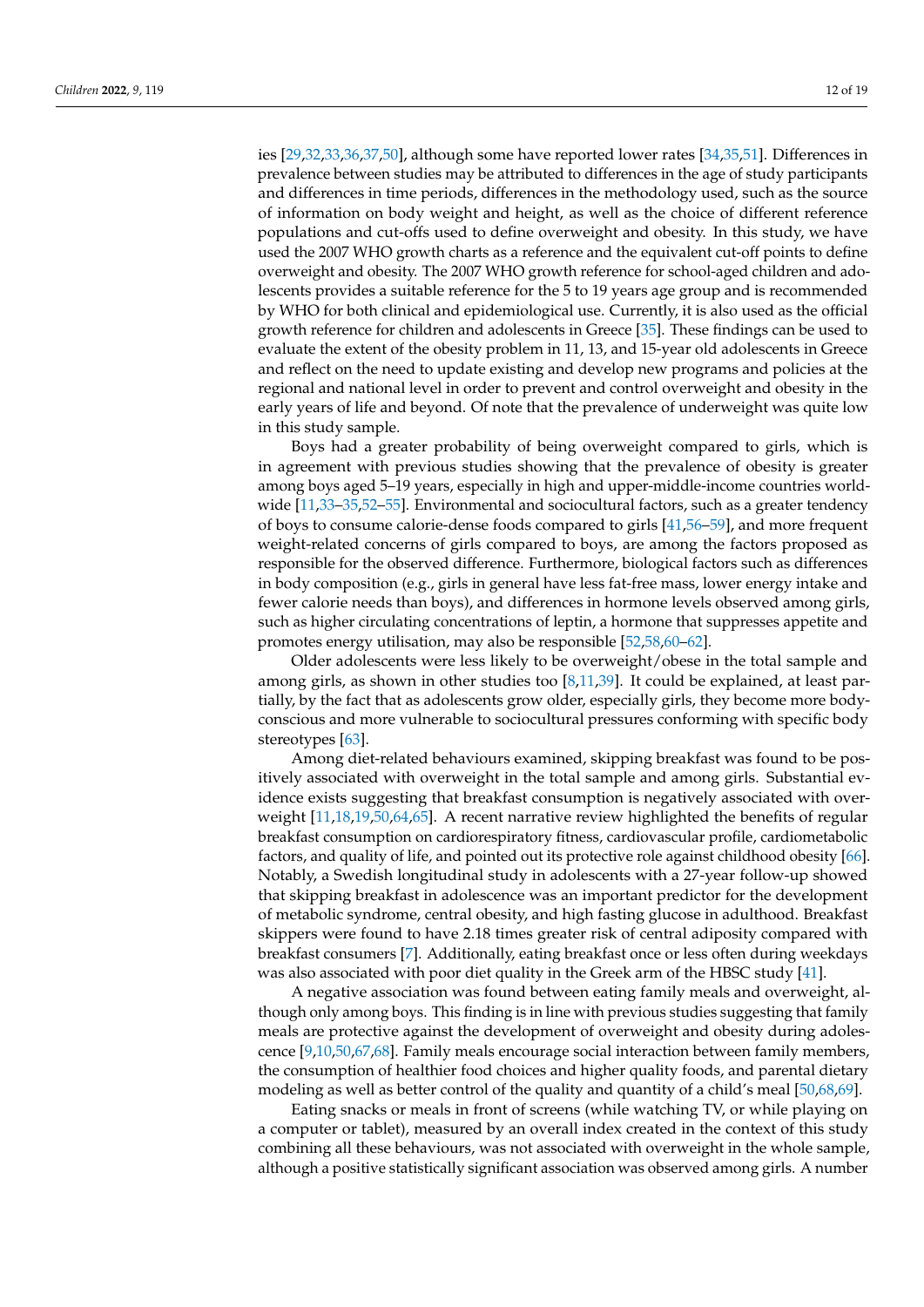of studies have shown that sedentary behaviours such as spending time in front of screens can contribute to overweight, as well as to associated unhealthy snacking [\[12](#page-15-10)[,14](#page-15-11)[,21\]](#page-15-12).

The frequency of eating in fast-food restaurants was not associated with overweight and obesity in this sample. This is in agreement with another study conducted in Greece using data from a large representative sample of children and adolescents aged 8–17 years during 2015 [\[16\]](#page-15-16). Similarly, French et al. did not find any association between the frequency of fast food consumption and overweight status [\[70\]](#page-17-19). Some other studies reported that the frequency of eating fast foods was associated with higher BMI, excessive fat in children, and elevated risk of childhood obesity [\[15,](#page-15-15)[71\]](#page-17-20), whereas other studies suggested that those associations are not easy to access due to many confounding factors [\[20\]](#page-15-4).

Among the dietary variables examined, frequency of consumption of SSB was not associated with overweight status in the multivariate analysis, a result which is in line with the findings of an analysis based on the 2001–2002 HBSC study using data from 34 participating countries [\[13\]](#page-15-14). On the other hand, this finding is not in accordance with a substantial body of evidence linking regular consumption of SSB with a higher risk of obesity [\[17](#page-15-18)[,23](#page-15-19)[,26\]](#page-16-18). It should be noted that the HBSC questionnaire does not fully capture the range of sugary beverages available on the market, especially fruit juices and smoothies which are quite popular among adolescents. Current WHO guidelines concerning sugar intake for adults and children recommend reducing intake of free sugars to less than 10% of total energy intake. Sugar-sweetened beverages are among those beverages the regular consumption of which should be avoided [\[72](#page-17-21)[,73\]](#page-17-22).

No associations were observed between fruit and vegetable consumption and overweight in the current study. Many studies have shown similar findings [\[8,](#page-15-5)[11,](#page-15-13)[13,](#page-15-14)[25,](#page-15-21)[27\]](#page-16-0), although not all [\[26\]](#page-16-18). A recent review by Newby on the role of plant-based diets and foods in the prevention of obesity concluded that available data on the role of fruit and vegetables specifically are inconsistent or generally null, and at the same time, have several methodological limitations [\[28\]](#page-16-1). Nevertheless, the lack of a consistent association with overweight and obesity does not justify any deviation from the recommendation to consume a variety of fruits and vegetables everyday, considering the beneficial role of this food group in the prevention of major chronic diseases such as cardiovascular diseases and certain malignancies.

It is interesting that although a significant negative relationship between overweight and sweets intake (candies and chocolates) was observed initially in the total sample, the association was no longer statistically significant in the fully adjusted model, which additionally controlled for weight-reduction behaviours. Being on a diet or implementing a weight reduction behavior is one of the possible explanations given for the reverse association of sweets intake with obesity often observed in relevant studies [\[13\]](#page-15-14). Underreporting of unhealthy food intake of overweight children compared to their non-overweight counterparts and lack of portion size information have also been proposed in order to explain this unexpected inverse association found in other studies.

Being on a diet or doing something else to lose weight was positively associated with overweight in both genders. Adolescents that reported being on a diet or doing something else to lose weight appeared to have four times higher odds of being overweight compared to the non-dieters. This is a particularly important finding showing that overweight children are subject to weight-reduction behaviors from the sensitive age of adolescence. Teasing, bullying, discrimination, and social exclusion of overweight or obese individuals may trigger an increased engagement with healthy eating and physical activity from a young age but also with an obsession with diet culture, which sometimes leads to eating disorders [\[74–](#page-18-0)[76\]](#page-18-1). Body dissatisfaction and low self-esteem are also some of the psychosocial complications of childhood obesity that could also enhance a behaviour of dieting to lose weight [\[63\]](#page-17-12). Some adolescents also practiced unhealthy weight-control methods, such as diet pills or laxatives, vomiting, and smoking, which have been linked to obesity and eating disorders [\[77\]](#page-18-2). Information on the specific behaviour employed in this sample, such as the type of diet or the method to lose weight, was not available.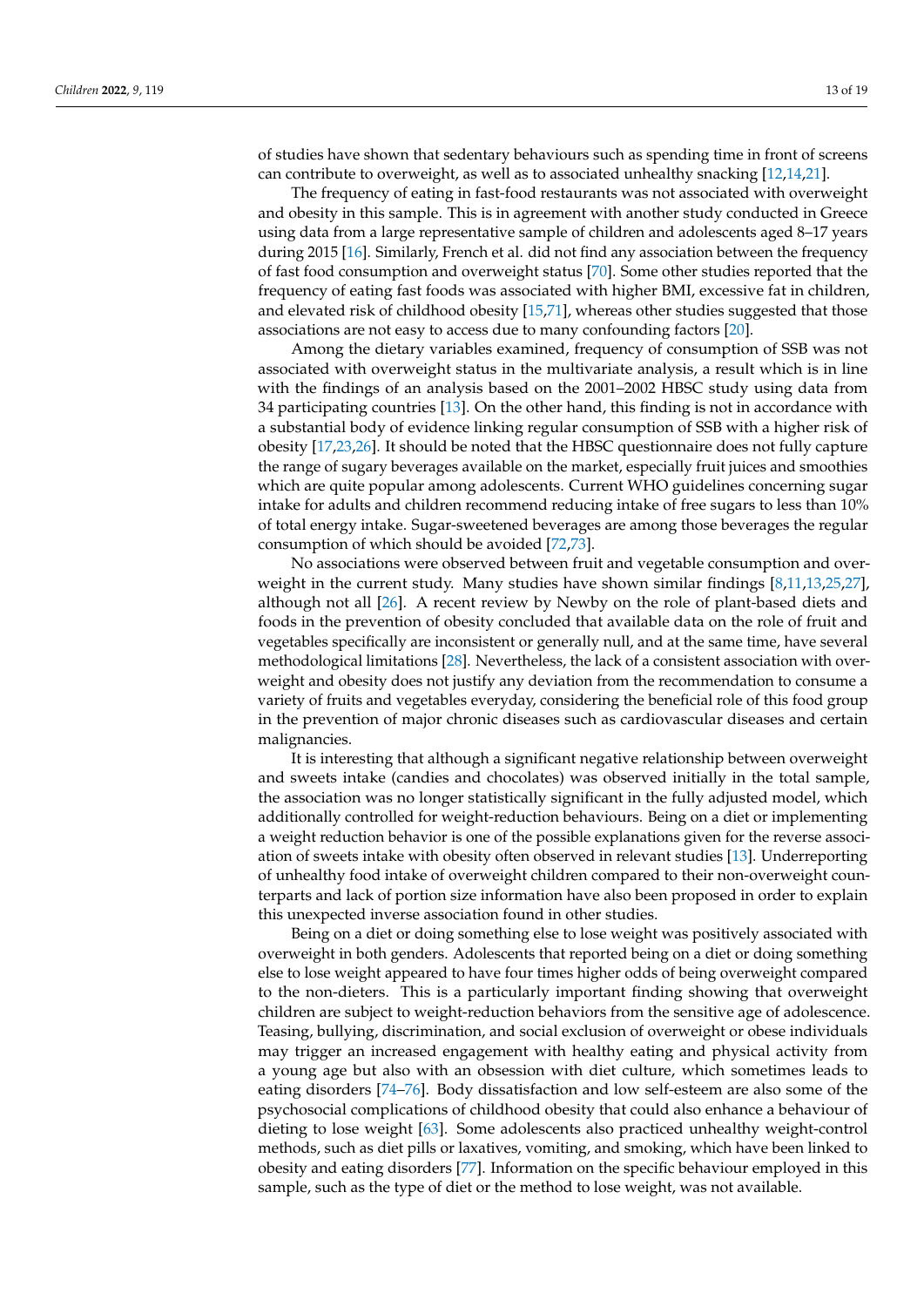Regular physical activity of moderate to vigorous intensity was negatively associated with overweight in both girls and boys, a finding consistent with previous knowledge highlighting the importance of regular physical activity in the prevention and management of overweight and obesity throughout the lifetime [\[26](#page-16-18)[,78–](#page-18-3)[80\]](#page-18-4).

Lastly, a negative association was evident between family affluence score and overweight, highlighting the importance of addressing social inequalities in overweight and obesity among adolescents in Greece [\[35\]](#page-16-3). Children of low family affluence may have limited opportunity for physical activity, lower quality of diet, and a misperception of ideal body weight. This is a consistent finding across the relevant studies [\[11](#page-15-13)[,81](#page-18-5)[–83\]](#page-18-6).

Our study has several limitations. Its cross-sectional design does not allow us to infer causality for the observed associations. Secondly, all information retrieved, among them information on diet-related behaviors and diet habits as well as anthropometry, was self-reported, thus introducing a degree of information bias into the study. In particular, regarding the use of self-reported body weight and height, we assume that the prevalence of overweight has been underestimated compared to calculations based on actual height and weight measurements. This underestimation could be attributed to recall or social desirability bias and is generally greater among girls and as age and BMI values increase [\[35,](#page-16-3)[84,](#page-18-7)[85\]](#page-18-8). On the other hand, self-reported data of height and weight are commonly used in large epidemiological studies both to derive prevalence estimates and to identify valid relationships [\[86\]](#page-18-9). Furthermore, although the use of BMI alone for measuring obesity has its limitations, BMI has been widely acknowledged as a valid indirect measure of adiposity among children and adolescents worldwide [\[87](#page-18-10)[,88\]](#page-18-11). Assessment of fruit, vegetable, sweets, and SSBs intake was based on a non-quantitative, self-reported food frequency questionnaire which did not allow a more detailed and in-depth study, also in terms of quantity, of the association of these food items with excess weight. In addition, no information was available for the study of other important food groups, such as meat, dairy, or cereals. Based on the results of the validation study of the short FFQ used, overestimation of the frequency of consumption of the studied items cannot be ruled out and should be taken into account in the interpretation of the findings. On the other hand, taking into account the overall structure and context of the HBSC survey and the relative limitations in time, space, and budget, only a limited number of food items, focusing on key indicators of adolescent diets, were possible. The score that was created in the context of this analysis for estimating the overall eating behaviour of adolescents in front of screens (TV, computer, or tablet) was not validated. Lastly, our analysis would have benefited more from an in-depth investigation of the possible mechanisms underlying the observed associations if less subjective data, such as biomarkers results, were also available.

Advantages of this study are the representative sample of adolescent participants, which allow us to generalize the prevalence of overweight and obesity to the general population of adolescents of the specific age groups living in Greece, the standardised international protocol of an established multinational survey, the use of WHO growth charts which also allows comparisons between countries, and the large sample size. An additional advantage is the performance of multiple imputation techniques in order to treat missing values (11.8% of the sample had missing values, among which 4.6% on BMI), which allowed us to minimise the possibility of selection bias and reduce the loss of valuable data caused by missing data.

# **5. Conclusions**

In conclusion, in this representative sample of adolescents aged 11, 13, and 15 years old living in Greece, the prevalence of overweight and obesity was substantial, indicating that more action is urgently needed to address further this complex issue. Based on the findings of this study, promoting regular breakfast consumption, frequently eating with the family, and avoiding eating in front of the screens, would help to maintain a healthier body weight. The promotion of these diet-related behaviors could be incorporated in a multisectoral and multifactor action plan for the prevention and control of overweight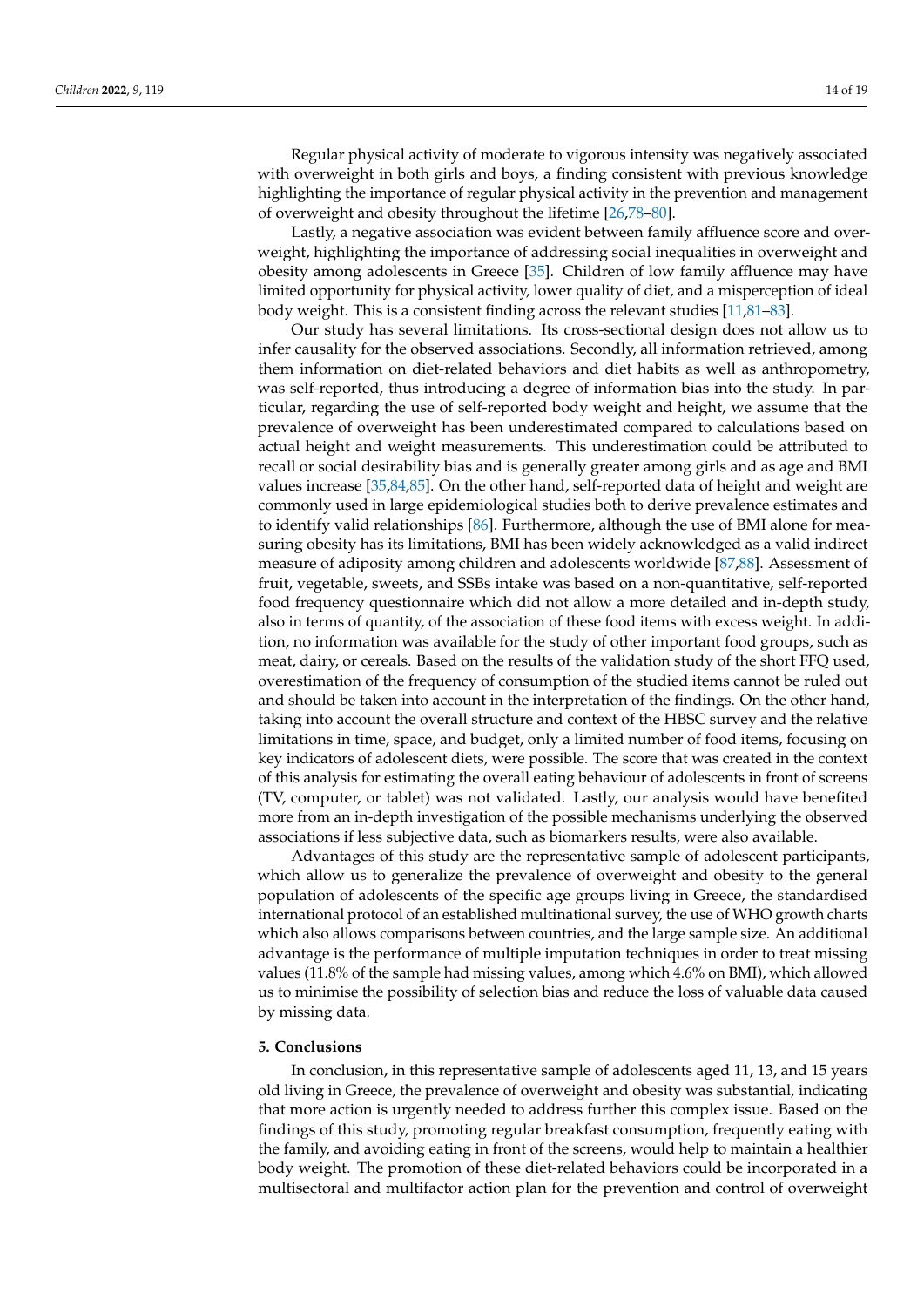and obesity, based on WHO recommendations, targeting children, adolescents, parents, teachers, and related health professionals both in the family and school setting as well as in the primary health setting. A special focus is further needed for younger age groups and adolescents from families of lower socioeconomic status. Differences between boys and girls concerning diet-related behaviors should also be considered and studied further in order to prevent and control effectively overweight and obesity.

**Supplementary Materials:** The following supporting information can be downloaded at: [https://](https://www.mdpi.com/article/10.3390/children9010119/s1) [www.mdpi.com/article/10.3390/children9010119/s1,](https://www.mdpi.com/article/10.3390/children9010119/s1) Figure S1: Flowchart for complete case analysis examining the association between overweight/obesity and diet-related behaviours in the Greek-arm of the International Health Behaviour in School-aged Children (HBSC) study during 2018; Figure S2: Flowchart for imputed data analysis examining the association between overweight/obesity and diet-related behaviours in the Greek-arm of the International Health Behaviour in School-aged Children (HBSC) study during 2018; Table S1: Multiple Imputation Procedure; Table S2: Underweight, Normal weight, Overweight and Obesity prevalence (%) by gender and age category from complete case analysis of 3366 participants and from the analysis performed after imputation with the total 3816 participants in the 2018 Greek arm of the HBSC \* study; Table S3: Odds ratios (OR) and associated 95% confidence intervals (CI) from logistic regression models exploring the association of Overweight with diet-related behaviours and habits among 3816 participants in the 2018 Greek arm of the HBSC study \*. Table S4: Odds ratios (OR) and associated 95% confidence intervals (CI) from logistic regression models exploring the association of Overweight with diet-related behaviours and habits among 1898 school-aged boys participants in the 2018 Greek arm of the HBSC study \*; Table S5: Odds ratios (OR) and associated 95% confidence intervals (CI) from logistic regression models exploring the association of Overweight with diet-related behaviours and habits among 1918 school-aged girls participants in the 2018 Greek arm of the HBSC study \*.

**Author Contributions:** Conceptualization, R.M., A.F. and V.B.; data curation, E.K.; formal analysis, R.M., M.K., A.F., C.R., A.K. (Afroditi Kanellopoulou) and P.O.; investigation, A.F., E.K., M.S., C.R. and A.K. (Anna Kokkevi); project administration, A.K. (Anna Kokkevi); software, E.K.; supervision, V.B. and A.K. (Anna Kokkevi); writing–original draft, R.M.; writing–review and editing, R.M., M.K., A.F., E.K., M.S., C.R., A.K. (Afroditi Kanellopoulou), P.O., V.B. and A.K. (Anna Kokkevi). All authors have read and agreed to the published version of the manuscript.

**Funding:** The authors received no financial support for the writing or publication of this article. Data collection (2018) was partially funded by the Greek Organisation Against Drugs (OKANA) and the non-profit scientific organization "Association of the Promotion of Knowledge of Mental Disorders".

**Institutional Review Board Statement:** The study was conducted in accordance with the Declaration of Helsinki, and approved by the Ministry of Education (Φ15/12300/25535/∆1/14/02/2018 and 19-11-2018/197377/∆2).

**Informed Consent Statement:** Active parental consent was given for every adolescent participant in accordance to the study protocol.

**Data Availability Statement:** The dataset analysed in this study is available from the Epidemiology and Psychosocial Research Unit of the University Mental Health, Neurosciences, & Precision Medicine Research Institute (erevnaHBSC@epipsi.gr) on reasonable request.

**Acknowledgments:** The data collection was carried out thanks to the cooperation of a nationwide network of university academic staff and students. The authors would like to thank all participating schools and students for their cooperation.

**Conflicts of Interest:** The authors declare no conflict of interest.

# **References**

- <span id="page-14-0"></span>1. Di Cesare, M.; Sorić, M.; Bovet, P.; Miranda, J.J.; Bhutta, Z.; Stevens, G.A.; Laxmaiah, A.; Kengne, A.-P.; Bentham, J. The Epidemiological Burden of Obesity in Childhood: A Worldwide Epidemic Requiring Urgent Action. *BMC Med.* **2019**, *17*, 1–20. [\[CrossRef\]](http://doi.org/10.1186/s12916-019-1449-8) [\[PubMed\]](http://www.ncbi.nlm.nih.gov/pubmed/31760948)
- <span id="page-14-1"></span>2. Childhood Obesity. Available online: <https://www.worldobesity.org/what-we-do/our-policy-priorities/childhood-obesity> (accessed on 28 November 2021).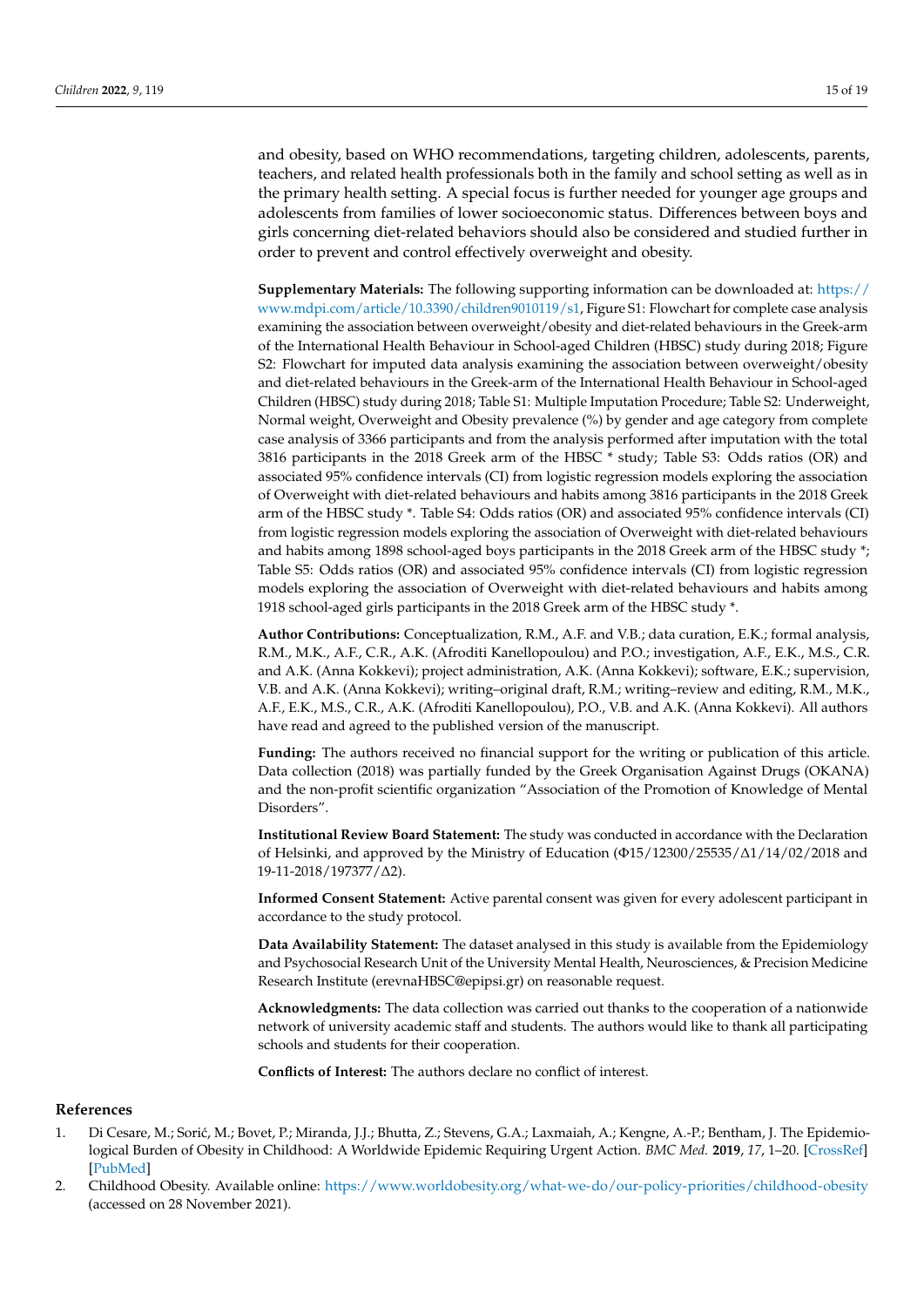- <span id="page-15-0"></span>3. NCD Risk Factor Collaboration (NCD-RisC). Worldwide Trends in Body-Mass Index, Underweight, Overweight, and Obesity from 1975 to 2016: A Pooled Analysis of 2416 Population-Based Measurement Studies in 128·9 Million Children, Adolescents, and Adults. *Lancet* **2017**, *390*, 2627–2642. [\[CrossRef\]](http://doi.org/10.1016/S0140-6736(17)32129-3)
- <span id="page-15-1"></span>4. Obesity and Overweight. Available online: <https://www.who.int/news-room/fact-sheets/detail/obesity-and-overweight> (accessed on 8 November 2021).
- <span id="page-15-2"></span>5. Katsoulis, M.; Lai, A.G.; Diaz-Ordaz, K.; Gomes, M.; Pasea, L.; Banerjee, A.; Denaxas, S.; Tsilidis, K.; Lagiou, P.; Misirli, G.; et al. Identifying Adults at High-Risk for Change in Weight and BMI in England: A Longitudinal, Large-Scale, Population-Based Cohort Study Using Electronic Health Records. *Lancet Diabetes Endocrinol.* **2021**, *9*, 681–694. [\[CrossRef\]](http://doi.org/10.1016/S2213-8587(21)00207-2)
- <span id="page-15-3"></span>6. Koca, T.; Akcam, M.; Serdaroglu, F.; Dereci, S. Breakfast Habits, Dairy Product Consumption, Physical Activity, and Their Associations with Body Mass Index in Children Aged 6–18. *Eur. J. Pediatr.* **2017**, *176*, 1251–1257. [\[CrossRef\]](http://doi.org/10.1007/s00431-017-2976-y) [\[PubMed\]](http://www.ncbi.nlm.nih.gov/pubmed/28799014)
- <span id="page-15-22"></span>7. Wennberg, M.; Gustafsson, P.E.; Wennberg, P.; Hammarström, A. Poor Breakfast Habits in Adolescence Predict the Metabolic Syndrome in Adulthood. *Public Health Nutr.* **2015**, *18*, 122–129. [\[CrossRef\]](http://doi.org/10.1017/S1368980013003509)
- <span id="page-15-5"></span>8. Haug, E.; Rasmussen, M.; Samdal, O.; Iannotti, R.; Kelly, C.; Borraccino, A.; Vereecken, C.; Melkevik, O.; Lazzeri, G.; Giacchi, M.; et al. Overweight in School-Aged Children and Its Relationship with Demographic and Lifestyle Factors: Results from the WHO-Collaborative Health Behaviour in School-Aged Children (HBSC) Study. *Int. J. Public Health* **2009**, *54* (Suppl. 2), 167–179. [\[CrossRef\]](http://doi.org/10.1007/s00038-009-5408-6)
- <span id="page-15-8"></span>9. Berge, J.M.; Wall, M.; Hsueh, T.-F.; Fulkerson, J.A.; Larson, N.; Neumark-Sztainer, D. The Protective Role of Family Meals for Youth Obesity: 10-Year Longitudinal Associations. *J. Pediatr.* **2015**, *166*, 296–301. [\[CrossRef\]](http://doi.org/10.1016/j.jpeds.2014.08.030)
- <span id="page-15-9"></span>10. Dallacker, M.; Hertwig, R.; Mata, J. The Frequency of Family Meals and Nutritional Health in Children: A Meta-Analysis. *Obes. Rev. Off J. Int. Assoc. Study Obes.* **2018**, *19*, 638–653. [\[CrossRef\]](http://doi.org/10.1111/obr.12659)
- <span id="page-15-13"></span>11. Dupuy, M.; Godeau, E.; Vignes, C.; Ahluwalia, N. Socio-Demographic and Lifestyle Factors Associated with Overweight in a Representative Sample of 11-15 Year Olds in France: Results from the WHO-Collaborative Health Behaviour in School-Aged Children (HBSC) Cross-Sectional Study. *BMC Public Health* **2011**, *11*, 442. [\[CrossRef\]](http://doi.org/10.1186/1471-2458-11-442)
- <span id="page-15-10"></span>12. Kumar, S.; Kelly, A.S. Review of Childhood Obesity: From Epidemiology, Etiology, and Comorbidities to Clinical Assessment and Treatment. *Mayo Clin. Proc.* **2017**, *92*, 251–265. [\[CrossRef\]](http://doi.org/10.1016/j.mayocp.2016.09.017)
- <span id="page-15-14"></span>13. Janssen, I.; Katzmarzyk, P.T.; Boyce, W.F.; Vereecken, C.; Mulvihill, C.; Roberts, C.; Currie, C.; Pickett, W.; Health Behaviour in School-Aged Children Obesity Working Group. Comparison of Overweight and Obesity Prevalence in School-Aged Youth from 34 Countries and Their Relationships with Physical Activity and Dietary Patterns. *Obes. Rev. Off. J. Int. Assoc. Study Obes.* **2005**, *6*, 123–132. [\[CrossRef\]](http://doi.org/10.1111/j.1467-789X.2005.00176.x) [\[PubMed\]](http://www.ncbi.nlm.nih.gov/pubmed/15836463)
- <span id="page-15-11"></span>14. Lipsky, L.M.; Iannotti, R.J. Associations of Television Viewing with Eating Behaviors in the 2009 Health Behaviour in School-Aged Children Study. *Arch. Pediatr. Adolesc. Med.* **2012**, *166*, 465–472. [\[CrossRef\]](http://doi.org/10.1001/archpediatrics.2011.1407) [\[PubMed\]](http://www.ncbi.nlm.nih.gov/pubmed/22566548)
- <span id="page-15-15"></span>15. Mancino, L.; Todd, J.E.; Guthrie, J.; Lin, B.-H. Food Away from Home and Childhood Obesity. *Curr. Obes. Rep.* **2014**, *3*, 459–469. [\[CrossRef\]](http://doi.org/10.1007/s13679-014-0121-z) [\[PubMed\]](http://www.ncbi.nlm.nih.gov/pubmed/26626922)
- <span id="page-15-16"></span>16. Tambalis, K.D.; Panagiotakos, D.B.; Psarra, G.; Sidossis, L.S. Association between Fast-Food Consumption and Lifestyle Characteristics in Greek Children and Adolescents; Results from the EYZHN (National Action for Children's Health) Programme. *Public Health Nutr.* **2018**, *21*, 3386–3394. [\[CrossRef\]](http://doi.org/10.1017/S1368980018002707)
- <span id="page-15-18"></span>17. Malik, V.S.; Pan, A.; Willett, W.C.; Hu, F.B. Sugar-Sweetened Beverages and Weight Gain in Children and Adults: A Systematic Review and Meta-Analysis123. *Am. J. Clin. Nutr.* **2013**, *98*, 1084–1102. [\[CrossRef\]](http://doi.org/10.3945/ajcn.113.058362)
- <span id="page-15-6"></span>18. Ricotti, R.; Caputo, M.; Monzani, A.; Pigni, S.; Antoniotti, V.; Bellone, S.; Prodam, F. Breakfast Skipping, Weight, Cardiometabolic Risk, and Nutrition Quality in Children and Adolescents: A Systematic Review of Randomized Controlled and Intervention Longitudinal Trials. *Nutrients* **2021**, *13*, 3331. [\[CrossRef\]](http://doi.org/10.3390/nu13103331)
- <span id="page-15-7"></span>19. Ardeshirlarijani, E.; Namazi, N.; Jabbari, M.; Zeinali, M.; Gerami, H.; Jalili, R.B.; Larijani, B.; Azadbakht, L. The Link between Breakfast Skipping and Overweigh/Obesity in Children and Adolescents: A Meta-Analysis of Observational Studies. *J. Diabetes Metab. Disord.* **2019**, *18*, 657–664. [\[CrossRef\]](http://doi.org/10.1007/s40200-019-00446-7)
- <span id="page-15-4"></span>20. Jia, P.; Luo, M.; Li, Y.; Zheng, J.-S.; Xiao, Q.; Luo, J. Fast-Food Restaurant, Unhealthy Eating, and Childhood Obesity: A Systematic Review and Meta-Analysis. *Obes. Rev.* **2021**, *22* (Suppl. 1), e12944. [\[CrossRef\]](http://doi.org/10.1111/obr.12944)
- <span id="page-15-12"></span>21. Avery, A.; Anderson, C.; McCullough, F. Associations between Children's Diet Quality and Watching Television during Meal or Snack Consumption: A Systematic Review. *Matern. Child. Nutr.* **2017**, *13*, e12428. [\[CrossRef\]](http://doi.org/10.1111/mcn.12428)
- <span id="page-15-17"></span>22. Lachat, C.; Nago, E.; Verstraeten, R.; Roberfroid, D.; Van Camp, J.; Kolsteren, P. Eating out of Home and Its Association with Dietary Intake: A Systematic Review of the Evidence. *Obes. Rev. Off. J. Int. Assoc. Study Obes.* **2012**, *13*, 329–346. [\[CrossRef\]](http://doi.org/10.1111/j.1467-789X.2011.00953.x)
- <span id="page-15-19"></span>23. Bucher Della Torre, S.; Keller, A.; Laure Depeyre, J.; Kruseman, M. Sugar-Sweetened Beverages and Obesity Risk in Children and Adolescents: A Systematic Analysis on How Methodological Quality May Influence Conclusions. *J. Acad. Nutr. Diet.* **2016**, *116*, 638–659. [\[CrossRef\]](http://doi.org/10.1016/j.jand.2015.05.020) [\[PubMed\]](http://www.ncbi.nlm.nih.gov/pubmed/26194333)
- <span id="page-15-20"></span>24. Gasser, C.E.; Mensah, F.K.; Russell, M.; Dunn, S.E.; Wake, M. Confectionery Consumption and Overweight, Obesity, and Related Outcomes in Children and Adolescents: A Systematic Review and Meta-Analysis. *Am. J. Clin. Nutr.* **2016**, *103*, 1344–1356. [\[CrossRef\]](http://doi.org/10.3945/ajcn.115.119883) [\[PubMed\]](http://www.ncbi.nlm.nih.gov/pubmed/27076575)
- <span id="page-15-21"></span>25. Stea, T.H.; Tveter, E.T.; Te Velde, S.J.; Vik, F.N.; Klepp, K.-I.; Bere, E. The Effect of an Extra Piece of Fruit or Vegetables at School on Weight Status in Two Generations-14 Years Follow-up of the Fruit and Vegetables Makes the Marks Study. *PLoS ONE* **2018**, *13*, e0205498. [\[CrossRef\]](http://doi.org/10.1371/journal.pone.0205498) [\[PubMed\]](http://www.ncbi.nlm.nih.gov/pubmed/30321202)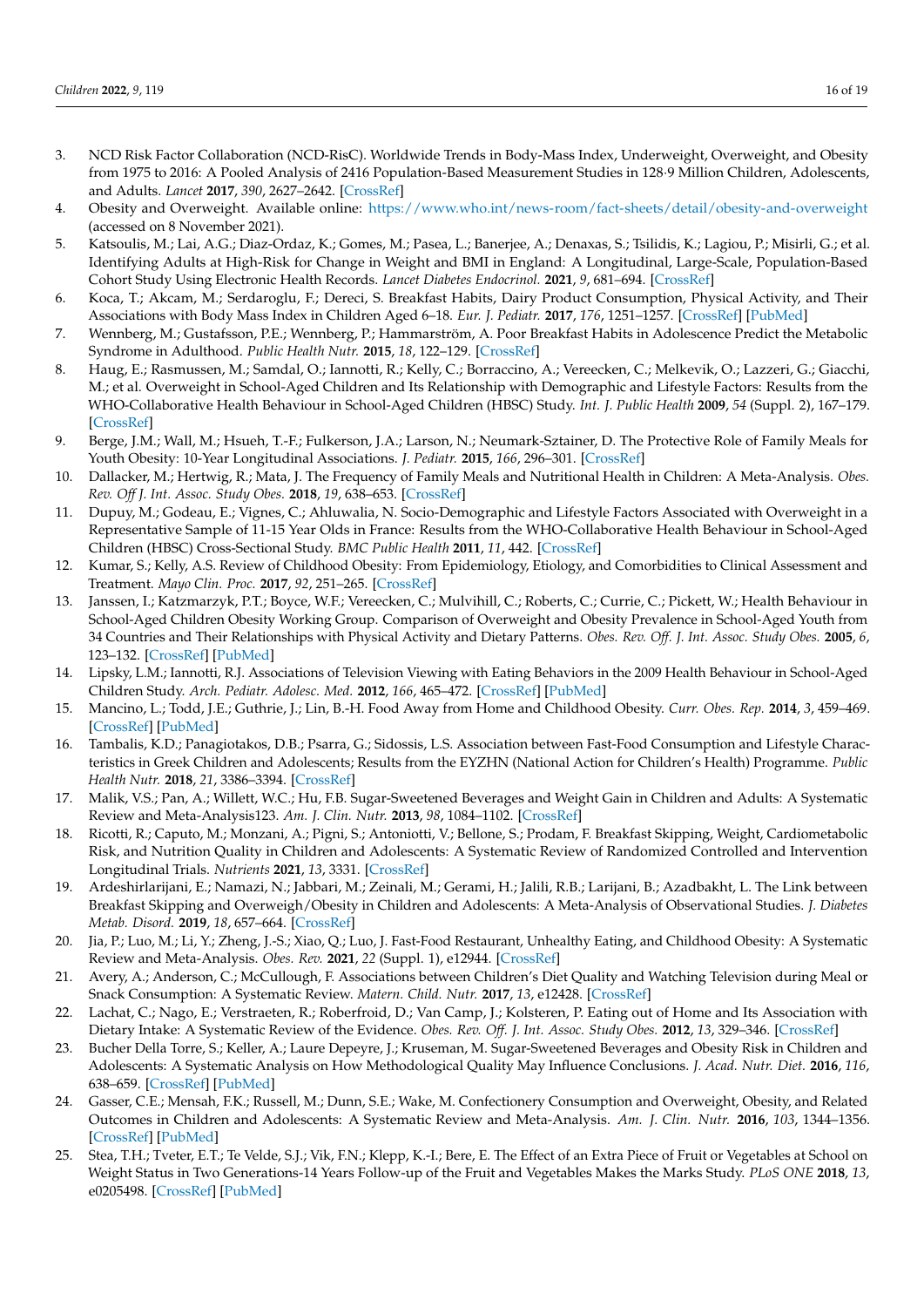- <span id="page-16-18"></span>26. Poorolajal, J.; Sahraei, F.; Mohamdadi, Y.; Doosti-Irani, A.; Moradi, L. Behavioral Factors Influencing Childhood Obesity: A Systematic Review and Meta-Analysis. *Obes. Res. Clin. Pract.* **2020**, *14*, 109–118. [\[CrossRef\]](http://doi.org/10.1016/j.orcp.2020.03.002)
- <span id="page-16-0"></span>27. Schwingshackl, L.; Hoffmann, G.; Kalle-Uhlmann, T.; Arregui, M.; Buijsse, B.; Boeing, H. Fruit and Vegetable Consumption and Changes in Anthropometric Variables in Adult Populations: A Systematic Review and Meta-Analysis of Prospective Cohort Studies. *PLoS ONE* **2015**, *10*, e0140846. [\[CrossRef\]](http://doi.org/10.1371/journal.pone.0140846)
- <span id="page-16-1"></span>28. Newby, P.K. Plant Foods and Plant-Based Diets: Protective against Childhood Obesity? *Am. J. Clin. Nutr.* **2009**, *89*, 1572S–1587S. [\[CrossRef\]](http://doi.org/10.3945/ajcn.2009.26736G)
- <span id="page-16-2"></span>29. Tzotzas, T.; Kapantais, E.; Tziomalos, K.; Ioannidis, I.; Mortoglou, A.; Bakatselos, S.; Kaklamanou, M.; Lanaras, L.; Kaklamanos, I. Epidemiological Survey for the Prevalence of Overweight and Abdominal Obesity in Greek Adolescents. *Obesity* **2008**, *16*, 1718–1722. [\[CrossRef\]](http://doi.org/10.1038/oby.2008.247)
- 30. Roditis, M.L.; Parlapani, E.S.; Tzotzas, T.; Hassapidou, M.; Krassas, G.E. Epidemiology and Predisposing Factors of Obesity in Greece: From the Second World War until Today. *J. Pediatr. Endocrinol. Metab. JPEM* **2009**, *22*, 389–405. [\[CrossRef\]](http://doi.org/10.1515/JPEM.2009.22.5.389) [\[PubMed\]](http://www.ncbi.nlm.nih.gov/pubmed/19618657)
- 31. Nittari, G.; Scuri, S.; Sagaro, G.G.; Petrelli, F.; Grappasonni, I. *Epidemiology of Obesity in Children and Adolescents*; Teamwork in Healthcare; IntechOpen: London, UK, 2020. [\[CrossRef\]](http://doi.org/10.5772/intechopen.93604)
- <span id="page-16-14"></span>32. Spinelli, A.; Buoncristiano, M.; Kovacs, V.A.; Yngve, A.; Spiroski, I.; Obreja, G.; Starc, G.; Pérez, N.; Rito, A.I.; Kunešová, M.; et al. Prevalence of Severe Obesity among Primary School Children in 21 European Countries. *Obes. Facts* **2019**, *12*, 244–258. [\[CrossRef\]](http://doi.org/10.1159/000500436)
- <span id="page-16-4"></span>33. Georgiadis, G.; Nassis, G.P. Prevalence of Overweight and Obesity in a National Representative Sample of Greek Children and Adolescents. *Eur. J. Clin. Nutr.* **2007**, *61*, 1072–1074. [\[CrossRef\]](http://doi.org/10.1038/sj.ejcn.1602619)
- <span id="page-16-17"></span>34. Patsopoulou, A.; Tsimtsiou, Z.; Katsioulis, A.; Rachiotis, G.; Malissiova, E.; Hadjichristodoulou, C. Prevalence and Risk Factors of Overweight and Obesity among Adolescents and Their Parents in Central Greece (FETA Project). *Int. J. Environ. Res. Public. Health* **2016**, *13*, 83. [\[CrossRef\]](http://doi.org/10.3390/ijerph13010083) [\[PubMed\]](http://www.ncbi.nlm.nih.gov/pubmed/26712779)
- <span id="page-16-3"></span>35. Inchley, J.; World Health Organization; Regional Office for Europe. *Adolescent Obesity and Related Behaviours: Trends and Inequalities in the Who European Region, 2002–2014: Observations from the Health Behavior in School-Aged Children (HBSC) WHO Collaborative Cross-National Study*; World Health Organization, Regional Office for Europe: Copenhagen, Denmark, 2017.
- <span id="page-16-15"></span>36. Kanellopoulou, A.; Giannakopoulou, S.-P.; Notara, V.; Antonogeorgos, G.; Rojas-Gil, A.P.; Kornilaki, E.N.; Konstantinou, E.; Lagiou, A.; Panagiotakos, D.B. The Association between Adherence to the Mediterranean Diet and Childhood Obesity; the Role of Family Structure: Results from an Epidemiological Study in 1728 Greek Students. *Nutr. Health* **2021**, *27*, 39–47. [\[CrossRef\]](http://doi.org/10.1177/0260106020952600) [\[PubMed\]](http://www.ncbi.nlm.nih.gov/pubmed/33073650)
- <span id="page-16-16"></span>37. Kostopoulou, E.; Tsekoura, E.; Fouzas, S.; Gkentzi, D.; Jelastopulu, E.; Varvarigou, A. Association of Lifestyle Factors with a High Prevalence of Overweight and Obesity in Greek Children Aged 10–16 Years. *Acta Paediatr.* **2021**, *110*, 3356–3364. [\[CrossRef\]](http://doi.org/10.1111/apa.15960) [\[PubMed\]](http://www.ncbi.nlm.nih.gov/pubmed/34050976)
- <span id="page-16-5"></span>38. Farajian, P.; Risvas, G.; Karasouli, K.; Pounis, G.D.; Kastorini, C.M.; Panagiotakos, D.B.; Zampelas, A. Very High Childhood Obesity Prevalence and Low Adherence Rates to the Mediterranean Diet in Greek Children: The GRECO Study. *Atherosclerosis* **2011**, *217*, 525–530. [\[CrossRef\]](http://doi.org/10.1016/j.atherosclerosis.2011.04.003)
- <span id="page-16-6"></span>39. Inchley, J.; Currie, D.; Budisavljevic, S.; Torsheim, T.; Jåstad, A.; Cosma, A.; Colette, K.; Arnarsson, Á.M.; Samdal, O. Spotlight on Adolescent Health and Well-Being. Findings from the 2017/2018 Health Behaviour in School-Aged Children (HBSC) Survey in Europe and Canada. International Report. Volume 2. Key Data. Available online: [https:](https://www.euro.who.int/en/health-topics/Life-stages/child-and-adolescent-health/health-behaviour-in-school-aged-children-hbsc/publications/2020/spotlight-on-adolescent-health-and-well-being.-findings-from-the-20172018-health-behaviour-in-school-aged-children-hbsc-survey-in-europe-and-canada.-international-report.-volume-2.-key-data) [//www.euro.who.int/en/health-topics/Life-stages/child-and-adolescent-health/health-behaviour-in-school-aged-children](https://www.euro.who.int/en/health-topics/Life-stages/child-and-adolescent-health/health-behaviour-in-school-aged-children-hbsc/publications/2020/spotlight-on-adolescent-health-and-well-being.-findings-from-the-20172018-health-behaviour-in-school-aged-children-hbsc-survey-in-europe-and-canada.-international-report.-volume-2.-key-data)[hbsc/publications/2020/spotlight-on-adolescent-health-and-well-being.-findings-from-the-20172018-health-behaviour-in](https://www.euro.who.int/en/health-topics/Life-stages/child-and-adolescent-health/health-behaviour-in-school-aged-children-hbsc/publications/2020/spotlight-on-adolescent-health-and-well-being.-findings-from-the-20172018-health-behaviour-in-school-aged-children-hbsc-survey-in-europe-and-canada.-international-report.-volume-2.-key-data)[school-aged-children-hbsc-survey-in-europe-and-canada.-international-report.-volume-2.-key-data](https://www.euro.who.int/en/health-topics/Life-stages/child-and-adolescent-health/health-behaviour-in-school-aged-children-hbsc/publications/2020/spotlight-on-adolescent-health-and-well-being.-findings-from-the-20172018-health-behaviour-in-school-aged-children-hbsc-survey-in-europe-and-canada.-international-report.-volume-2.-key-data) (accessed on 23 May 2021).
- <span id="page-16-7"></span>40. Currie, C.; Nic Gabhainn, S.; Godeau, E.; the International HBSC Network Coordinating Committee. The Health Behaviour in School-Aged Children: WHO Collaborative Cross-National (HBSC) Study: Origins, Concept, History and Development 1982–2008. *Int. J. Public Health* **2009**, *54*, 131–139. [\[CrossRef\]](http://doi.org/10.1007/s00038-009-5404-x)
- <span id="page-16-8"></span>41. Benetou, V.; Kanellopoulou, A.; Kanavou, E.; Fotiou, A.; Stavrou, M.; Richardson, C.; Orfanos, P.; Kokkevi, A. Diet-Related Behaviors and Diet Quality among School-Aged Adolescents Living in Greece. *Nutrients* **2020**, *12*, 3804. [\[CrossRef\]](http://doi.org/10.3390/nu12123804)
- <span id="page-16-9"></span>42. de Onis, M.; Onyango, A.W.; Borghi, E.; Siyam, A.; Nishida, C.; Siekmann, J. Development of a WHO Growth Reference for School-Aged Children and Adolescents. *Bull. World Health Organ.* **2007**, *85*, 660–667. [\[CrossRef\]](http://doi.org/10.2471/BLT.07.043497) [\[PubMed\]](http://www.ncbi.nlm.nih.gov/pubmed/18026621)
- <span id="page-16-10"></span>43. Ojala, K.; Tynjälä, J.; Välimaa, R.; Villberg, J.; Kannas, L. Overweight Adolescents' Self-Perceived Weight and Weight Control Behaviour: HBSC Study in Finland 1994–2010. *J. Obes.* **2012**, *2012*, e180176. [\[CrossRef\]](http://doi.org/10.1155/2012/180176)
- <span id="page-16-11"></span>44. Vereecken, C.A.; Rossi, S.; Giacchi, M.V.; Maes, L. Comparison of a Short Food-Frequency Questionnaire and Derived Indices with a Seven-Day Diet Record in Belgian and Italian Children. *Int. J. Public Health* **2008**, *53*, 297–305. [\[CrossRef\]](http://doi.org/10.1007/s00038-008-7101-6)
- <span id="page-16-12"></span>45. Currie, C.; Inchley, J.; Molcho, M.; Lenzi, M.; Veselska, Z.; Wild, F. Health Behaviour in School-Aged Children (HBSC) Study Protocol: Background, Methodology and Mandatory Items for the 2013/14 Survey. 2014. St. Andrews: CAHRU. Available online: <http://www.hbsc.org/methods/> (accessed on 8 November 2021).
- <span id="page-16-13"></span>46. Currie, C.; Molcho, M.; Boyce, W.; Holstein, B.; Torsheim, T.; Richter, M. Researching Health Inequalities in Adolescents: The Development of the Health Behaviour in School-Aged Children (HBSC) Family Affluence Scale. *Soc. Sci. Med.* **2008**, *66*, 1429–1436. [\[CrossRef\]](http://doi.org/10.1016/j.socscimed.2007.11.024)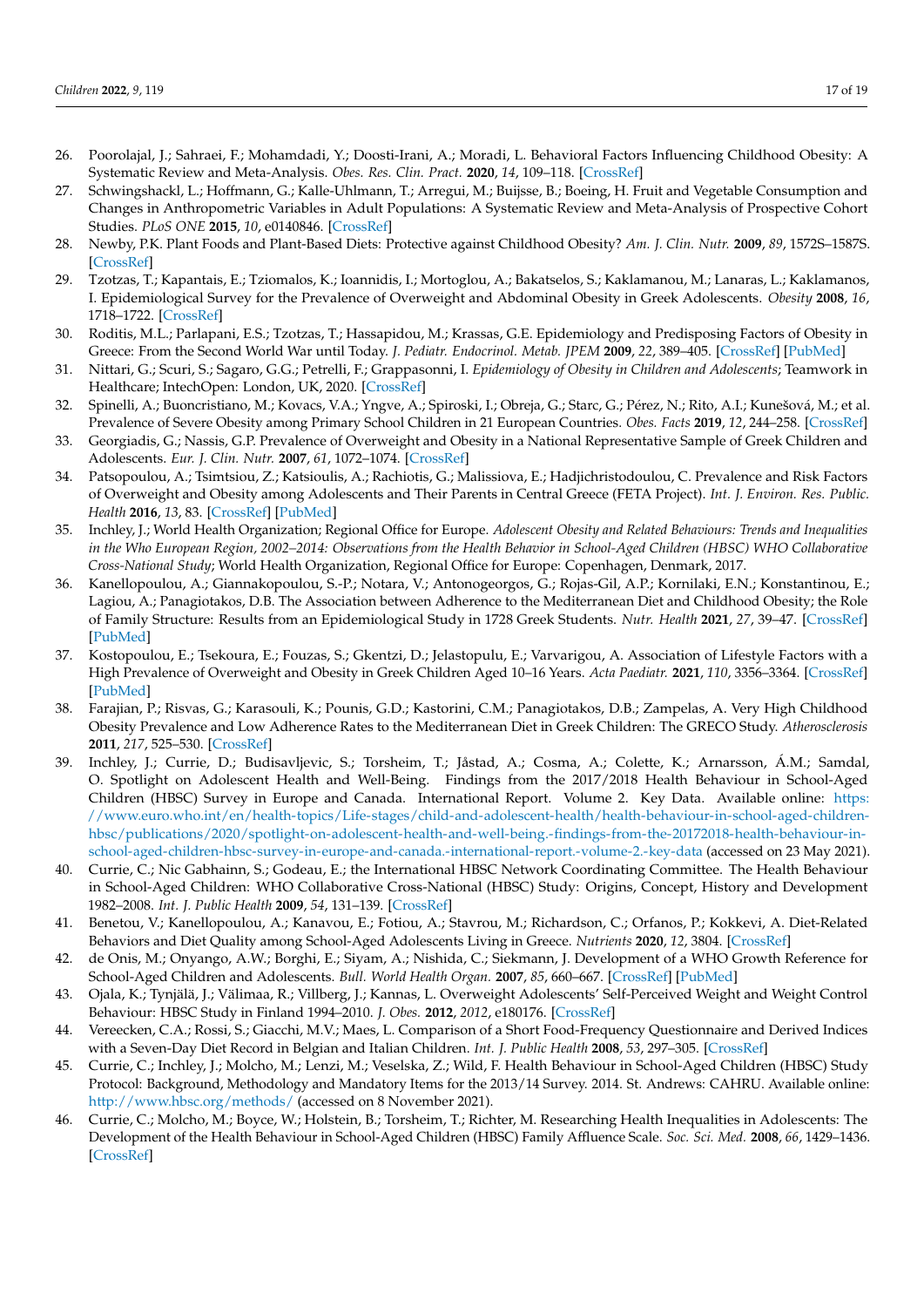- <span id="page-17-1"></span>47. Torsheim, T.; Cavallo, F.; Levin, K.A.; Schnohr, C.; Mazur, J.; Niclasen, B.; Currie, C.; the FAS Development Study Group. Psychometric Validation of the Revised Family Affluence Scale: A Latent Variable Approach. *Child Indic. Res.* **2016**, *9*, 771–784. [\[CrossRef\]](http://doi.org/10.1007/s12187-015-9339-x) [\[PubMed\]](http://www.ncbi.nlm.nih.gov/pubmed/27489572)
- <span id="page-17-0"></span>48. Elgar, F.J.; Xie, A.; Pförtner, T.-K.; White, J.; Pickett, K.E. *Assessing the View From Bottom: How to Measure Socioeconomic Position and Relative Deprivation in Adolescents*; SAGE Publications Ltd.: Thousand Oaks, CA, USA, 2017.
- <span id="page-17-2"></span>49. World Health Organization. *WHO Guidelines on Physical Activity and Sedentary Behaviour: At a Glance*; World Health Organization: Geneva, Switzerland, 2020; Licence: CC BY-NC-SA 3.0 IGO.
- <span id="page-17-3"></span>50. Farajian, P.; Panagiotakos, D.B.; Risvas, G.; Malisova, O.; Zampelas, A. Hierarchical Analysis of Dietary, Lifestyle and Family Environment Risk Factors for Childhood Obesity: The GRECO Study. *Eur. J. Clin. Nutr.* **2014**, *68*, 1107–1112. [\[CrossRef\]](http://doi.org/10.1038/ejcn.2014.89) [\[PubMed\]](http://www.ncbi.nlm.nih.gov/pubmed/24824010)
- <span id="page-17-4"></span>51. Karayiannis, D.; Yannakoulia, M.; Terzidou, M.; Sidossis, L.S.; Kokkevi, A. Prevalence of Overweight and Obesity in Greek School-Aged Children and Adolescents. *Eur. J. Clin. Nutr.* **2003**, *57*, 1189–1192. [\[CrossRef\]](http://doi.org/10.1038/sj.ejcn.1601743) [\[PubMed\]](http://www.ncbi.nlm.nih.gov/pubmed/12947441)
- <span id="page-17-5"></span>52. Shah, B.; Tombeau Cost, K.; Fuller, A.; Birken, C.S.; Anderson, L.N. Sex and Gender Differences in Childhood Obesity: Contributing to the Research Agenda. *BMJ Nutr. Prev. Health* **2020**, *3*, 387–390. [\[CrossRef\]](http://doi.org/10.1136/bmjnph-2020-000074)
- 53. Song, Y.; Wang, H.-J.; Dong, B.; Ma, J.; Wang, Z.; Agardh, A. 25-Year Trends in Gender Disparity for Obesity and Overweight by Using WHO and IOTF Definitions among Chinese School-Aged Children: A Multiple Cross-Sectional Study. *BMJ Open* **2016**, *6*, e011904. [\[CrossRef\]](http://doi.org/10.1136/bmjopen-2016-011904)
- 54. Lobstein, T.; Brinsden, H. Atlas of Childhood Obesity. 2019. Available online: [https://s3-eu-west-1.amazonaws.com/wof-files/](https://s3-eu-west-1.amazonaws.com/wof-files/11996_Childhood_Obesity_Atlas_Report_ART_V2.pdf) [11996\\_Childhood\\_Obesity\\_Atlas\\_Report\\_ART\\_V2.pdf](https://s3-eu-west-1.amazonaws.com/wof-files/11996_Childhood_Obesity_Atlas_Report_ART_V2.pdf) (accessed on 8 November 2021).
- <span id="page-17-6"></span>55. Rodd, C.; Sharma, A.K. Recent Trends in the Prevalence of Overweight and Obesity among Canadian Children. *CMAJ* **2016**, *188*, E313–E320. [\[CrossRef\]](http://doi.org/10.1503/cmaj.150854)
- <span id="page-17-7"></span>56. Wang, V.H.; Min, J.; Xue, H.; Du, S.; Xu, F.; Wang, H.; Wang, Y. Factors Contributing to Sex Differences in Childhood Obesity Prevalence in China. *Public Health Nutr.* **2018**, *21*, 2056–2064. [\[CrossRef\]](http://doi.org/10.1017/S1368980018000290)
- 57. Xie, X.; Wu, H.; Lee, T.; Wang, C.M.B.; Zhou, X.; Lu, Y.; Yuan, Z.; Maddock, J.E. Gender Differences in Home Environments Related to Childhood Obesity in Nanchang, China. *Child. Obes.* **2014**, *10*, 416–423. [\[CrossRef\]](http://doi.org/10.1089/chi.2013.0164)
- <span id="page-17-9"></span>58. Sweeting, H.N. Gendered Dimensions of Obesity in Childhood and Adolescence. *Nutr. J.* **2008**, *7*, 1. [\[CrossRef\]](http://doi.org/10.1186/1475-2891-7-1)
- <span id="page-17-8"></span>59. Leblanc, V.; Bégin, C.; Corneau, L.; Dodin, S.; Lemieux, S. Gender Differences in Dietary Intakes: What Is the Contribution of Motivational Variables? *J. Hum. Nutr. Diet.* **2015**, *28*, 37–46. [\[CrossRef\]](http://doi.org/10.1111/jhn.12213)
- <span id="page-17-10"></span>60. Wells, J.C.K. Sexual Dimorphism of Body Composition. *Best Pract. Res. Clin. Endocrinol. Metab.* **2007**, *21*, 415–430. [\[CrossRef\]](http://doi.org/10.1016/j.beem.2007.04.007)
- 61. Blum, W.F.; Englaro, P.; Hanitsch, S.; Juul, A.; Hertel, N.T.; Müller, J.; Skakkebaek, N.E.; Heiman, M.L.; Birkett, M.; Attanasio, A.M.; et al. Plasma Leptin Levels in Healthy Children and Adolescents: Dependence on Body Mass Index, Body Fat Mass, Gender, Pubertal Stage, and Testosterone. *J. Clin. Endocrinol. Metab.* **1997**, *82*, 2904–2910. [\[CrossRef\]](http://doi.org/10.1210/jcem.82.9.4251)
- <span id="page-17-11"></span>62. Keller, K.L.; Kling, S.M.R.; Fuchs, B.; Pearce, A.L.; Reigh, N.A.; Masterson, T.; Hickok, K. A Biopsychosocial Model of Sex Differences in Children's Eating Behaviors. *Nutrients* **2019**, *11*, 682. [\[CrossRef\]](http://doi.org/10.3390/nu11030682)
- <span id="page-17-12"></span>63. Voelker, D.; Reel, J.; Greenleaf, C. Weight Status and Body Image Perceptions in Adolescents: Current Perspectives. *Adolesc. Health Med. Ther.* **2015**, *6*, 149. [\[CrossRef\]](http://doi.org/10.2147/AHMT.S68344)
- <span id="page-17-13"></span>64. Blondin, S.A.; Anzman-Frasca, S.; Djang, H.C.; Economos, C.D. Breakfast Consumption and Adiposity among Children and Adolescents: An Updated Review of the Literature. *Pediatr. Obes.* **2016**, *11*, 333–348. [\[CrossRef\]](http://doi.org/10.1111/ijpo.12082) [\[PubMed\]](http://www.ncbi.nlm.nih.gov/pubmed/26842913)
- <span id="page-17-14"></span>65. Monzani, A.; Ricotti, R.; Caputo, M.; Solito, A.; Archero, F.; Bellone, S.; Prodam, F. A Systematic Review of the Association of Skipping Breakfast with Weight and Cardiometabolic Risk Factors in Children and Adolescents. What Should We Better Investigate in the Future? *Nutrients* **2019**, *11*, 387. [\[CrossRef\]](http://doi.org/10.3390/nu11020387) [\[PubMed\]](http://www.ncbi.nlm.nih.gov/pubmed/30781797)
- <span id="page-17-15"></span>66. Champilomati, G.; Notara, V.; Panagiotakos, D. Breakfast Consumption and Childhood Obesity. *J Atherosclerosis Prev Treat.* **2019**, *11*, 14–22. [\[CrossRef\]](http://doi.org/10.53590/japt.02.1003)
- <span id="page-17-16"></span>67. Larson, N.; MacLehose, R.; Fulkerson, J.A.; Berge, J.M.; Story, M.; Neumark-Sztainer, D. Eating Breakfast and Dinner Together as a Family: Associations with Sociodemographic Characteristics and Implications for Diet Quality and Weight Status. *J. Acad. Nutr. Diet.* **2013**, *113*, 1601–1609. [\[CrossRef\]](http://doi.org/10.1016/j.jand.2013.08.011)
- <span id="page-17-17"></span>68. Lee, H.J.; Lee, S.Y.; Park, E.C. Do Family Meals Affect Childhood Overweight or Obesity?: Nationwide Survey 2008–2012. *Pediatr. Obes.* **2016**, *11*, 161–165. [\[CrossRef\]](http://doi.org/10.1111/ijpo.12035)
- <span id="page-17-18"></span>69. Hammons, A.J.; Fiese, B.H. Is Frequency of Shared Family Meals Related to the Nutritional Health of Children and Adolescents? *Pediatrics* **2011**, *127*, e1565–e1574. [\[CrossRef\]](http://doi.org/10.1542/peds.2010-1440)
- <span id="page-17-19"></span>70. French, S.A.; Story, M.; Neumark-Sztainer, D.; Fulkerson, J.A.; Hannan, P. Fast Food Restaurant Use among Adolescents: Associations with Nutrient Intake, Food Choices and Behavioral and Psychosocial Variables. *Int. J. Obes.* **2001**, *25*, 1823–1833. [\[CrossRef\]](http://doi.org/10.1038/sj.ijo.0801820) [\[PubMed\]](http://www.ncbi.nlm.nih.gov/pubmed/11781764)
- <span id="page-17-20"></span>71. Rosenheck, R. Fast Food Consumption and Increased Caloric Intake: A Systematic Review of a Trajectory towards Weight Gain and Obesity Risk. *Obes. Rev.* **2008**, *9*, 535–547. [\[CrossRef\]](http://doi.org/10.1111/j.1467-789X.2008.00477.x) [\[PubMed\]](http://www.ncbi.nlm.nih.gov/pubmed/18346099)
- <span id="page-17-21"></span>72. Kastorini, C.-M.; Critselis, E.; Zota, D.; Coritsidis, A.L.; Nagarajan, M.K.; Papadimitriou, E.; Belogianni, K.; Benetou, V.; Linos, A.; Team, G.N.D.G.S. National Dietary Guidelines of Greece for Children and Adolescents: A Tool for Promoting Healthy Eating Habits. *Public Health Nutr.* **2019**, *22*, 2688–2699. [\[CrossRef\]](http://doi.org/10.1017/S1368980019001034)
- <span id="page-17-22"></span>73. World Health Organization. *Guideline: Sugars Intake for Adults and Children*; World Health Organization: Geneva, Switzerland, 2015.